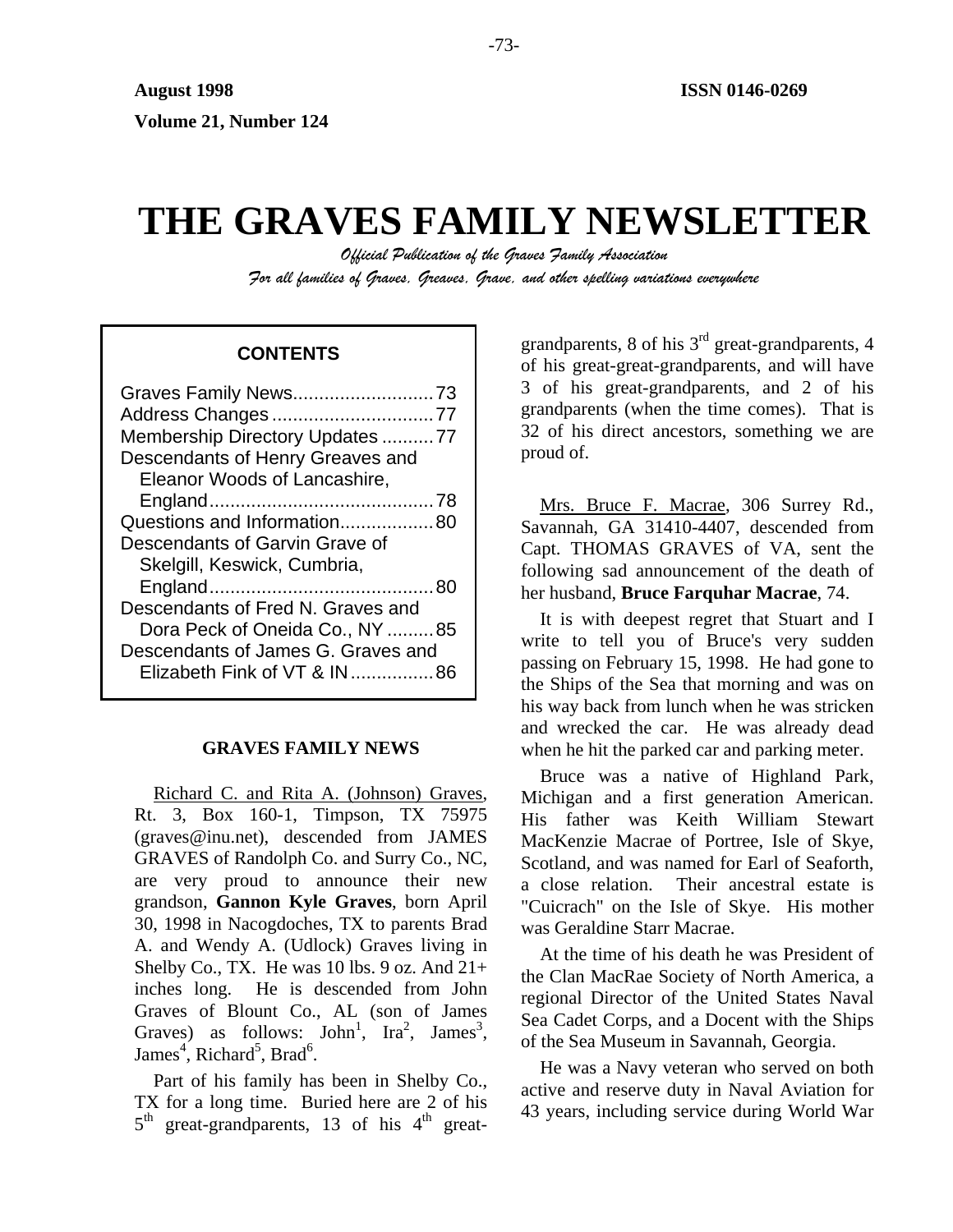II. During World War II, he was crew on PBYs out of England and TBMs out of South America. He had worked for the American Trucking Association in Washington, Great Southern Trucking Co., Tull Manufacturing Co., and Food Fair, Inc., in Jacksonville, Florida. He came to Savannah in 1979 and worked for Savannah Foods and Industries until his retirement.

He was a past President of the Savannah

| <b>Memberships:</b> |  |
|---------------------|--|
|                     |  |

| Regular (U.S. & Canada)                         | \$20/year |  |  |
|-------------------------------------------------|-----------|--|--|
| Other countries (air mail)                      | \$30/year |  |  |
| Sustaining (U.S. & Canada)                      | \$40/year |  |  |
| Other countries (air mail)                      | \$50/year |  |  |
| Life (U.S./Canada, 62 and older) \$600 one time |           |  |  |
| Foreign memberships must be paid by money       |           |  |  |
| order in U.S. dollars. All back issues (1976-   |           |  |  |
| present) are available at current price.        |           |  |  |
|                                                 |           |  |  |

**Newsletter only available to individuals as part of Graves Family Association membership. No charge for queries.** 

**Published by:** 

**THE GRAVES FAMILY ASSOCIATION 261 South St., Wrentham, MA 02093 Internet Home Page: http://www.gravesfa.org** 

**Newsletter Editor: Kenneth Vance Graves 261 South St., Wrentham, MA 02093 (508)384-8084 Internet: ken.graves@gravesfa.org** 

**Treasurer: Elaine Tobias, Overland Park, KS Internet: Elaine.Tobias@unilever.com Director, On-line Computer Help: H. W. ("Bud") Graves, Veradale, WA Internet: dfrh81a@prodigy.com Director (Temporary), Internet Home Page: Kenneth Vance Graves Graves Online List Manager: Marjorie Ferris, Rialto, CA Internet: MBFerris@aol.com** 

**Research Coordinators Graves of Cambridgeshire, England: Nedra Dickman Brill, CG, 2410 NE 58th Ave., Portland, OR 97213-4002 Internet: brillnd@pacifier.com** 

**© Graves Family Association, 1998**

Chapter of the Navy League, a member of the St. Andrews Society, past President of the Coastal Scottish Heritage Society, past President of the English Speaking Union, a member of the Hugh McKay Post No. 7, Scottish American Military Society, Delta Sigma Chi, Sigma Pi Fraternity, Clan MacKenzie, Bruce Society, The First City Club, a past member of the Lions Club. He was a member and elder of Wilmington Island Presbyterian Church.

He is survived by his wife, Laura Belle Wyatt Macrae of Savannah, Georgia, a son, Stuart Wyatt Macrae of Herndon, Virginia, a sister, Elizabeth Starr Macrae Hammen of Detroit, Michigan, a cousin, Jane Wyatt DeFreitas of Stamford, Connecticut, and a nephew, Wyatt Ashbey DeFreitas of Las Vegas, Nevada.

A Scottish Memorial Service was held for him at Wilmington Island Presbyterian Church. Another service was held for him as Hebron Lutheran Church, Madison, Virginia, where a U.S. Navy Honor Guard buried him with full military honors. The honor guard included pallbearers and a rifle detail.

Mrs. Lynne E. Day, 96 Glen Summer Rd., Pasadena, CA 91105, descended from JOHN GRAVES of Concord, MA, was happy to announce that her daughter, Suzanne Massett, and her husband, Michael, now have a third child. **Molly Irene Massett** was born June 26, 1998 in Pasadena, CA. She joins her sister, Gwen, and brother, Gordon.

Mr. J. Thomas Showler, 9602 Milnor St., Philadelphia, PA 19114-3110 (showler @erols.com), descended from THOMAS GRAVES of Hartford, CT, sent the following obituary from *Cosmopolite Herald*, Girard, Erie Co., PA, for week of July 12, 1998, for **J. Reed Graves**. The father of the decedent, Harl Graves, is #3206 in the Thomas Graves of Hartford book. Thomas Showler is grandson of Jennie Graves, #3209 in the book.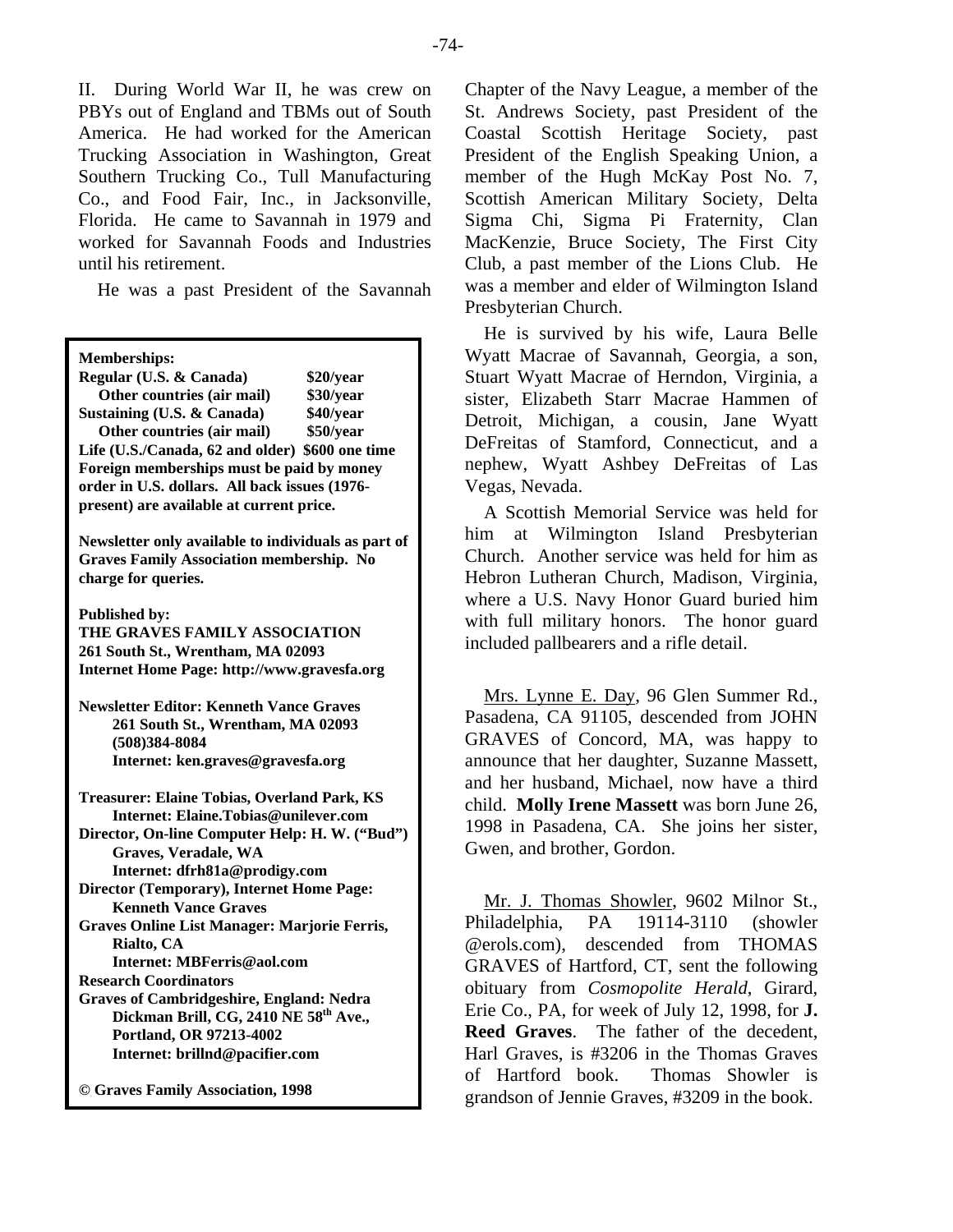"J. Reed Graves, 84, of Manchester Lodge, Fairview, formerly of Shenley Dr., Erie, died Friday, July 3, 1998, at Saint Vincent Health Center following an extended illness.

He was born in Erie County on March 18, 1914, a son of the late Harl and Minerva Hogan Graves.

He was a 1932 graduate of Academy High School. He was a tool and die maker, and retired from Erie Ceramic Arts Company about 20 years ago.

He was an elder at Westminster Presbyterian Church and at Belle Valley Presbyterian Church. He was a member of F&AM Tyrian Lodge 362 and of York Rite Mount Olive Commandery 30, Knights Templar.

He is survived by his wife of 64 years, Edna Drushel Graves of Erie; a daughter, Mrs. Bruce (Janet) Lyons of Spotsville, Va.; a son, Gerald Graves of Girard; five grandchildren, Susan Cottons and Ken, Jeff, Judy and Jennifer Lyons; and several cousins.

Friends called at the Burton Funeral Home, Girard, July 5, and attended a service July 6 in All Faiths' Chapel at the funeral home. The Rev. Steven Morse of Westminster Presbyterian officiated. Burial was private."

In *The Boston Globe*, June 24, 1998, page C9, was a full-page story about four Graves sisters involved with rowing competition. The article is summarized below.

"For sisters, rowing is family act

Leslie Graves is learning what it's like to hear her muscles cry, to look down at her hands and see raw patches of pulp, to make a boat go a little farther and a little faster when a cruise to Pluto seems more likely and markedly easier.

Her three sisters already know. Alison Graves, 38, and Tia Fischer, 39, rowed on their college teams, and Carie — well, Carie Graves, who turns 45 this week, is among the finest sweep oarswomen in US history, making three Olympic rowing teams and winning a gold medal in 1984.

But Leslie, 43, had long been living in a world of books that stretched her mind, not her hamstrings; that made her smarter, not stronger; that touched her soul but did not make it whole.

'I knew there was some important part of life I had never done,' said Leslie. 'I didn't know what it was because I had never done it, but now I'm starting to figure it out.'

Daybreak's mist still hugged the Charles as she and her sisters ended a recent training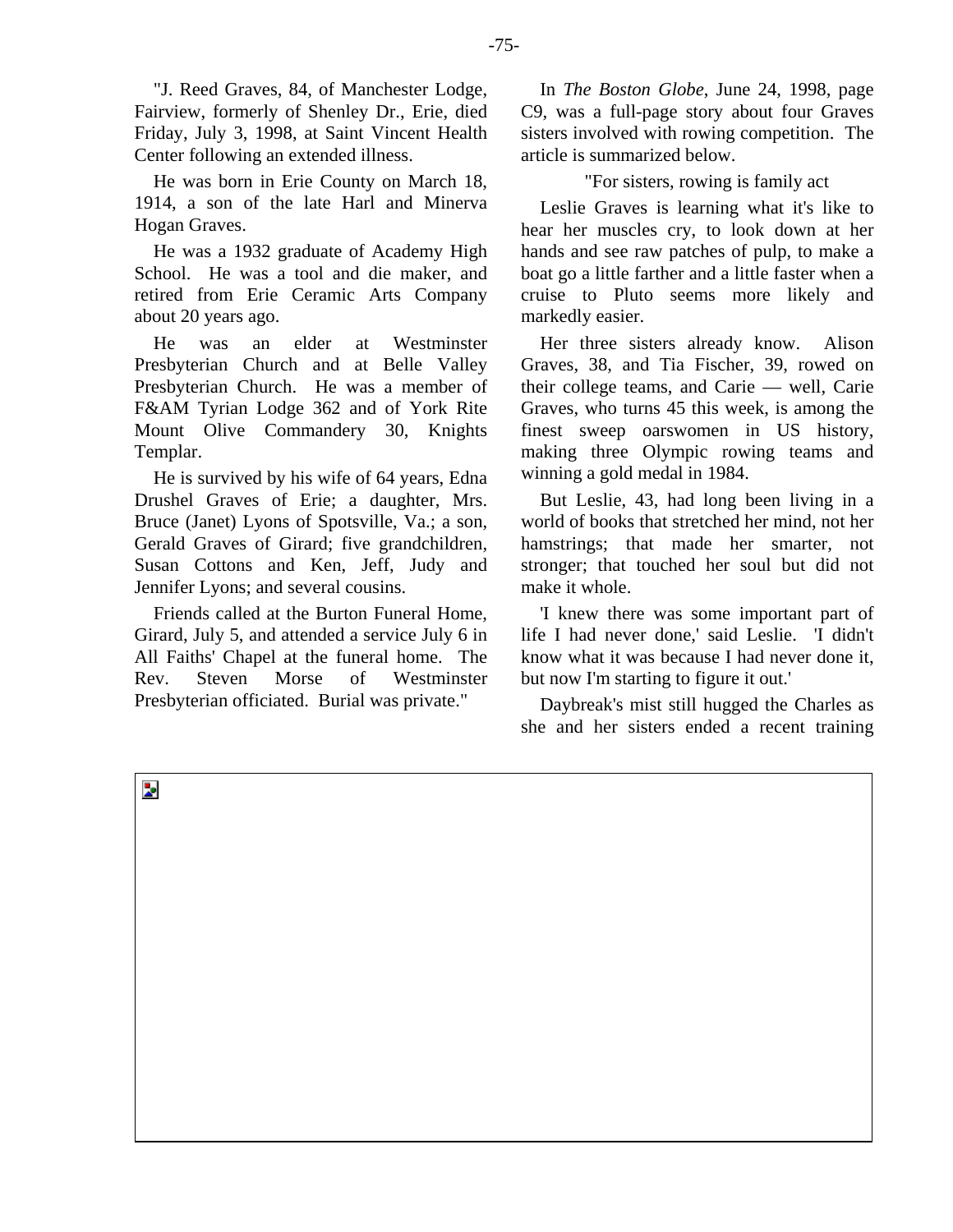session that will take them to the Pacific Northwest later this summer: On Aug. 14, they will face at least 18 other boats in the Women's B4+ category of the Nike World Masters Games rowing competition….

For Carie, the women's crew coach at Northeastern University, racing is a natural decision. For Alison, in public relation with Hewlett-Packard, and Tia, a court commissioner in Los Angeles County, it's a return to precious memories of hard-earned, deeply shared exhaustion. But for Leslie, studying at the University of Wisconsin for her doctorate in the philosophy of biology, it's uncharted territory that every day brings a new revelation."

Their brother, Ross, was a rower also, and their father, Robert Graves, was captain of the 1956 Univ. of Wisconsin rowing team, so rowing is very much a tradition in their family.

Another brief item in *The Boston Globe*, July 16, 1998, page C3, said: "Three-time US Olympic rower Carie Graves was named women's rowing coach at the University of Texas. Graves, who spent the last 10 years as the women's coach at Northeastern will take

Mrs. Kathleen T. Graves, P.O. Box 15708, Chevy Chase, MD 20825, descended from THOMAS GRAVES of Hartford, CT, wrote that it is interesting that three descendants of Thomas Graves via Gertrude and Harold Graves of Lafayette, IN, will be attending VPI (Virginia Polytechnic Institute) this fall. The young students are Jennifer Graves, granddaughter of deceased Harold and Kathleen Graves of Chevy Chase, MD, and Manuelo Furlow and Edward Furlow III, grandchildren of deceased Margie Graves Furlow and Edward Furlow of Arlington, VA.

I recently noticed a photo in *The Boston Globe*, July 15, 1998, of NAACP board member WILLIAM H. GRAVES. In the photo below, he is on the left, chairman Julian Bond is in the center, and they are both applauding retired General Colin Powell during a session of the NAACP's  $89<sup>th</sup>$  annual convention in Atlanta, GA.

b.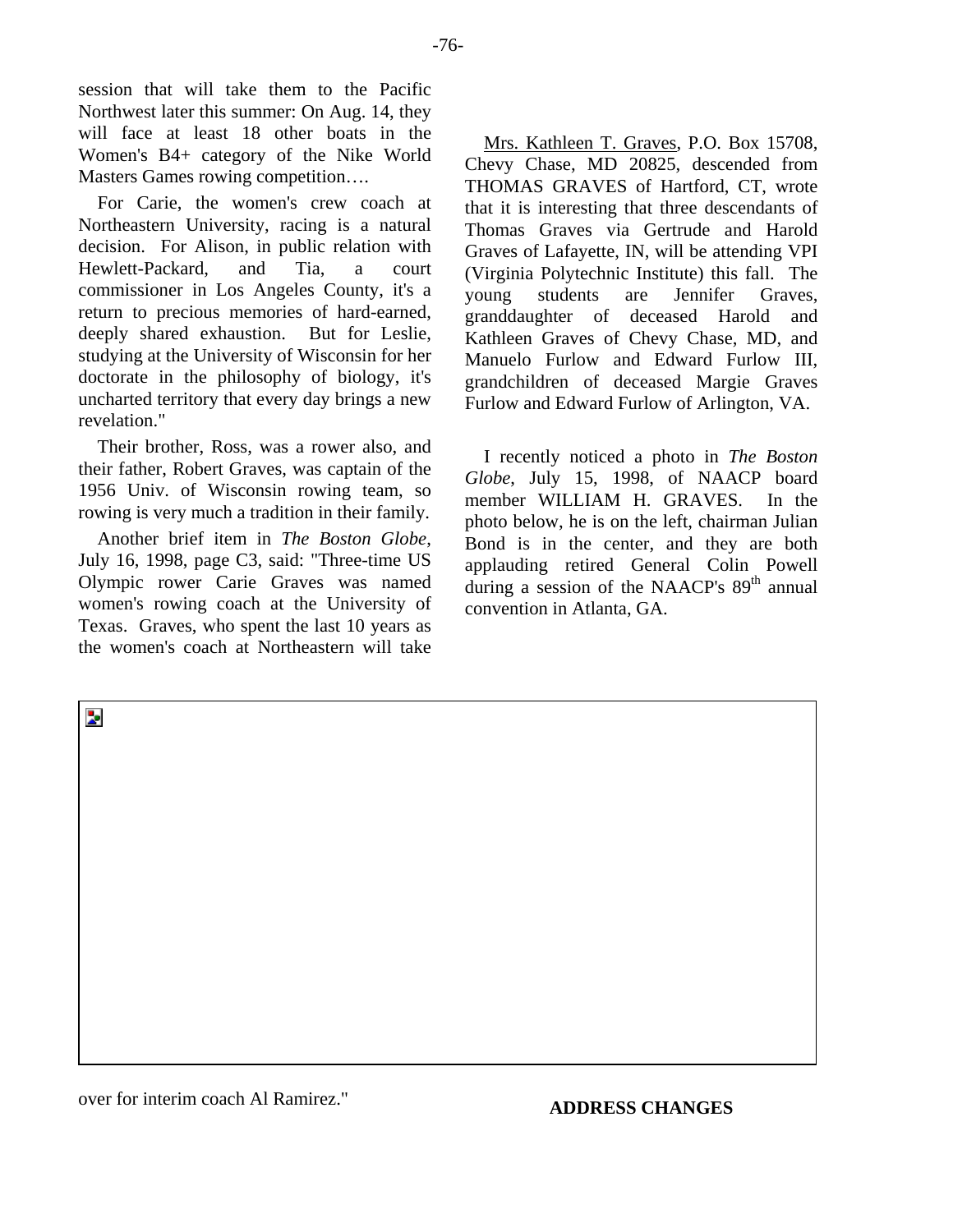Mrs. Sue Ogden Bailey of Lincoln, NE, descended from Capt. THOMAS GRAVES of VA, has moved to 1111 South  $70^{th}$  St., Apt. 312, Lincoln, NE 68510-4287.

Mrs. Marian E. Loeffler, descended from THOMAS GRAVES of Hartford, CT, has moved from Bremerton, WA to 4000 Pierce, Sp. 63, Riverside, CA 92505.

Mrs. Virginia Todd Whitaker, descended from Capt. THOMAS GRAVES of VA, has moved to 41 Harvest Woods Rd., Rockfall, CT 06481-2052.

Mrs. Esther Marie ("Betty") Nielsen, descended from THOMAS GRAVES of Hartford, CT, has moved from Lostant, IL to Trinity Community, 3218 Indian Ripple Rd., Dayton, OH 45440.

#### **MEMBERSHIP DIRECTORY UPDATES**

APPLEBY, Mrs. Sandra M. ("Kay") P.O. Box 170, Sam Rayburn, TX 75951-0170 Capt. Thomas Graves of VA, via John<sup>2</sup>, Thomas<sup>3</sup>, John<sup>4</sup>, Thomas<sup>5</sup>, Rice<sup>6</sup>, Mary<sup>7</sup> m. William Arnett

BENTON, Mr. Billy Graves 1028 Fieldstone Rd., Chapin, SC 29036-9709 Ancestry: Capt. Thomas Graves of VA, via  $John<sup>2</sup>$ , Thomas<sup>3</sup>, John<sup>4</sup>, Thomas<sup>5</sup>, Thomas<sup>6</sup>, William Bartlett<sup>7</sup>, Joseph Robert Pettus<sup>8</sup>

CARIS, Ms. Priscilla J. 691 Plymouth St., Worthington, OH 43085 Ancestry: Capt. Thomas Graves of VA, via  $John<sup>2</sup>$ ,  $\text{Thomas}^3$ ,  $\text{John}^4$ ,  $\text{Thomas}^5$ ,  $\text{John}^6$ ,  $\text{Barzillai}^7$ ,  $\text{Isabella}^8$ 

FARRIS, Mrs. Patricia 408 West Maple St., Independence, KS 67301 Ancestry: James Graves and Sarah ------ of SC & GA

FROM, Mr. William H. 3913 California Avenue, Long Beach, CA 90807 Ancestry: Capt. Thomas Graves of VA, via  $John<sup>2</sup>$ , Thomas<sup>3</sup>, John<sup>4</sup>, Thomas<sup>5</sup>, Solomon<sup>6</sup>, Sally<sup>7</sup> m. John Pennington

GARRITY, Ms. Darlene E. 1137 Riverside Drive, Rio Dell, CA 95562-1116 Ancestry: Borchert Heyen Grave and Stientje Helmers of Germany

GODIN, Mrs. Barbara A. 1920 Marconi Blvd., Unit 15, London, Ontario N5U 4X8, Canada Ancestry: Lt. William Graves and Elizabeth Williams of MA, Nova Scotia & New Brunswick, Canada

GRAVES, Mr. Melvin M. 944 Indian Ridge, Dubuque, IA 52003-8504 Ancestry: James G. Graves and Elizabeth Fink of VT & IN

GUSTAFSON, Mrs. Bettie Parker 8348 Rosemark Rd., Rosemark, TN 38053-5724 Ancestry: Capt. Thomas Graves of VA, via  $John<sup>2</sup>$ ,  $\text{Ralph}^3$ ,  $\text{Ralph}^4$ , Henry White<sup>5</sup>, William<sup>6</sup>, Elizabeth<sup>7</sup> m. Henry Montague

GUSTAFSON, Mr. Richard Graves P.O. Box 2633, Vashon, WA 98070 Ancestry: John Graves and Sarah ------ of VA & OH

HODGKISS, Mrs. Diana K. 211 Lands Run Road, Browntown, VA 22610 Ancestry: Capt. Thomas Graves of VA, via Francis<sup>2</sup>, Thomas<sup>3</sup>, John<sup>4</sup>, Thomas<sup>5</sup>, John<sup>6</sup>, Paschal<sup>7</sup>, Thomas Jefferson<sup>8</sup>

HYCHE, Mr. Kenneth Wayne 907 Cooks Valley Road, Kingsport, TN 37664 Ancestry: John Graves of NC & Blount Co., AL

McCLURE, Ms. Patricia A. 2612 Glenwood, Anchorage, AK 99508-4066 Ancestry: Garvin Graves of Keswick, Cumbria, England

MEYER, Mrs. Margaret Jeannette 1825 West Emelita Ave., Apt. 312, Mesa, AZ 85202 Ancestry: Martin Clark Graves and Mary Ann Douglas of NY

MORRICAL, Mrs. Frances 2610 Ridgeland Ave., Waukegan, IL 60085 Ancestry: Thomas Graves of Hartford, CT & Hatfield, MA, via #1414

DESCENDANTS OF HENRY GREAVES AND ELEANOR WOODS OF LANCASHIRE, ENGLAND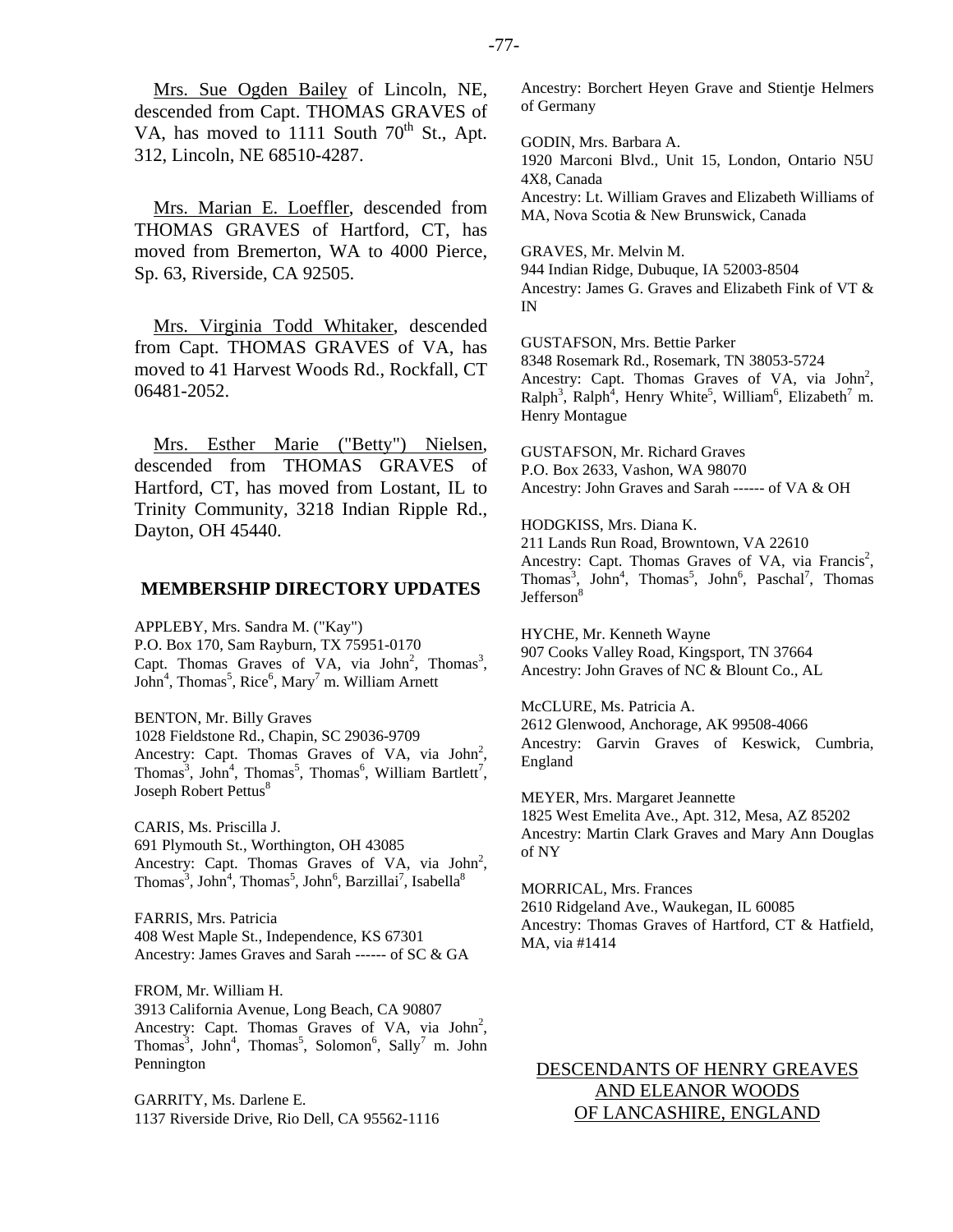The information in the following partial genealogy was originally submitted by Mrs. Susan Proctor Rainey of Salt Lake City, UT for the LDS Ancestral File. One interesting thing about it is the intermarriage between the Card and the Greaves families, resulting in someone by the name of John Card Greaves, similar to the name of the well-known genealogist, John Card Graves of Buffalo, NY. Since John Card Graves was born in 1839 and was active in genealogical research prior to 1877 (when John Card Greaves was born), it seems more likely that the name similarity was only a coincidence.

We would like to learn more about this family, its descendants and ancestors, and would appreciate hearing from anyone with any information to add.

## GENERATION 1

Henry Greaves (1) was born about 1751 in Ormskirk, Lancashire, England. He married Eleanor Woods. She was born about 1752 in Aughton, Lancashire, England.

Children - Greaves

+2. James Greaves, b. 20 Jan. 1787, m. Jane Caddick.

## GENERATION 2

James Greaves (2) was born 20 Jan. 1787 in Ormskirk, Lancashire, England. He married Jane Caddick. She was born in 1787 in Crosby, Lancashire, England.

Children - Greaves

+3. Joseph Greaves, b. 28 Feb. 1810, m. Mary Ann Holliwell.

# GENERATION 3

Joseph Greaves (3) was born 28 Feb. 1810 in Liverpool, Lancashire, England. He married Mary Ann Holliwell. She was born 12 June 1810 in Liverpool. All their children were born in Liverpool.

Children - Graves

- +4. Joseph Greaves, b. 22 Feb. 1832, m(1) Sarah Priscilla Cluley, m(2) Elizabeth Ann Goddard.
	- 5. James Greaves, b. 1834.
	- 6. Henry Greaves, b. 1836.
	- 7. Sarah Greaves, b. 1838.
	- 8. Lucy Greaves, b. 1842.

## GENERATION 4

Joseph Greaves (4) was born 22 Feb. 1832 in Liverpool, Lancashire, England, or in Holy Well, Flintshire, Wales. He first married Sarah Priscilla Cluley. She was born 13 Feb. 1831 in Liverpool or Holy Well. Their first child was born in Salt Lake City, UT, the next 3 in Provo, UT, and the last 2 in Logan, UT. He married second Elizabeth Ann Goddard.

Children - Greaves, by Sarah P. Cluley

- +9. John Cluley Greaves, b. 21 Dec. 1854, m. Althea Card.
- +10. Elizabeth Cluley Greaves, b. 21 Oct. 1856, m. David Cullen Eames.
- +11. Joseph Cluley Greaves, b. 1 Dec. 1858, m. Catherine Mary Eames.
- +12. Thomas Cluley Greaves, b. 2 Nov. 1860, m(1) Hannah Kidd, m(2) Alice Jina (or Sina) Jensen.
- +13. Priscilla Cluley Greaves, b. 17 March 1863, m. Thomas Nelson Rowland.
	- 14. Mary Ann Cluley Greaves, b. 2 April 1865.

#### GENERATION 5

John Cluley Greaves (9) was born 21 Dec. 1854 in Salt Lake City, UT. He married Althea Card. She was born 6 Dec. 1860 in Logan, UT. Their first 4 children were born in Logan, UT, and the last 3 in Preston, Franklin Co., ID.

## Children - Greaves

- +15. John Card Greaves, b. 29 Aug. 1877, m(1) Gracie Davis, m(2) Mary Jane Pendleton.
	- 16. Hattie Greaves, b. 15 Sept. 1879, m. Lewis Sumner Poond.
	- 17. Cyrus LeRoy Greaves, b. 19 Sept. 1882, m. Leona Geddes. She was b. 7 Dec. 1881 in Plain City, Weber Co., UT.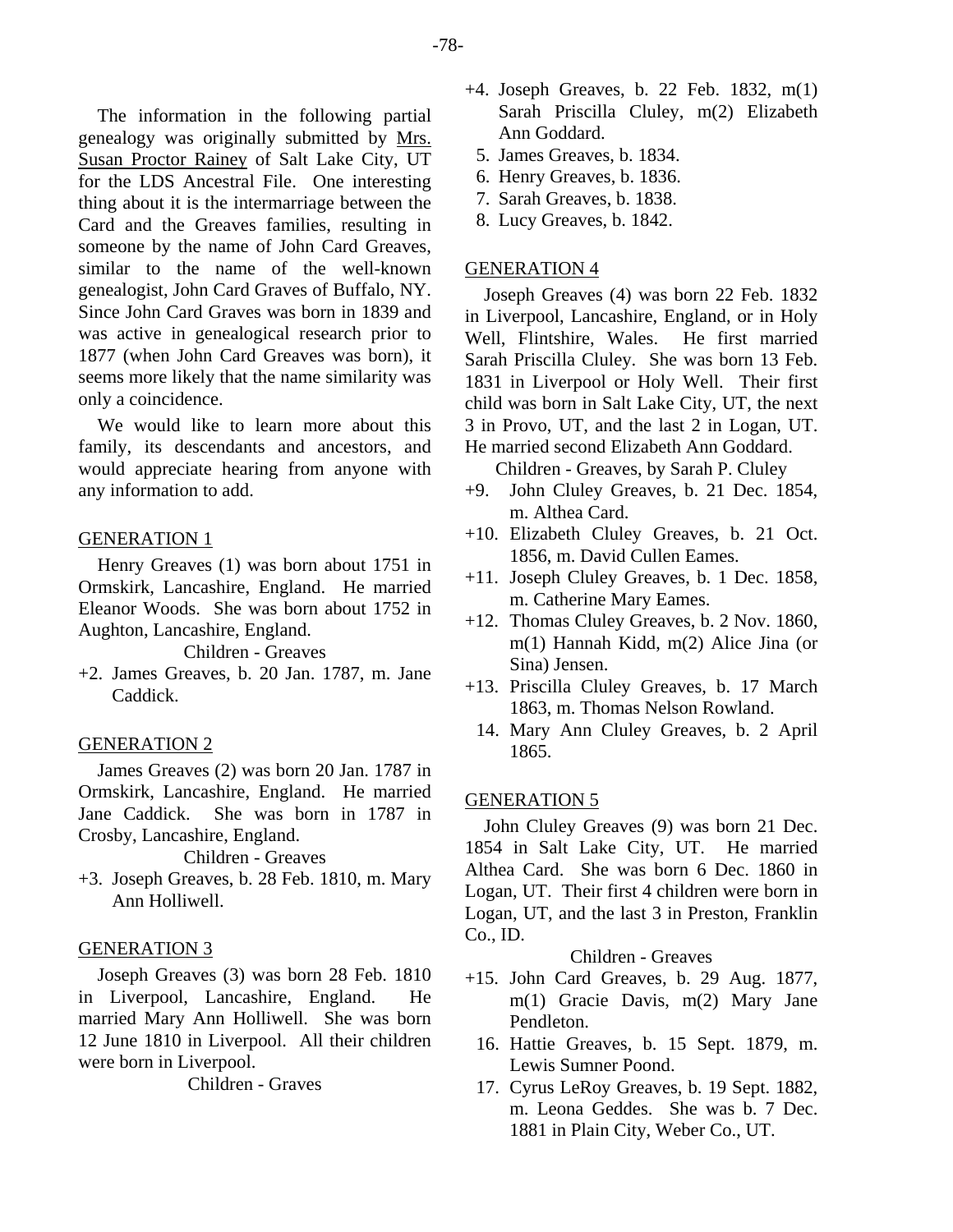- 18. Edwin Greaves, b. 23 Nov. 1884.
- +19. Myrtle Greaves, b. 27 Oct. 1886, m. Ira Leonidas Neeley.
- $+20$ . Harley Greaves, b. 13 July 1889, m(1) Mabel Carpenter, m(2) Ellen Mabel Bell.
- +21. Card Greaves, b. 2 Feb. 1894, m. Elsie Calysta Egbert.

Elizabeth Cluley Greaves (10) was born 21 Oct. 1856 in Provo, UT. She married David Cullen Eames. He was born 1 Sept. 1851 in Salt Lake City, UT. Their first 4 children were born in Logan, Cache Co., UT, and the next 5 in Preston, Franklin Co., ID.

Children - Eames

- 22. Edward Eames, b. 21 Aug. 1878.
- +23. David Greaves Eames, b. 29 Sept. 1879, m. Pearl Lorena Geddes.
- +24. Sarah Greaves Eames, b. 1 Nov. 1881, m. Arthur Tippets.
- +25. Elizabeth Greaves Eames, b. 6 June 1884, m. Frank Taft Benson.
- +26. Rebecca May Eames, b. 28 Dec. 1886, m. Thomas Ray Gledhill.
- +27. Aerial Guy Eames, b. 18 July 1889, m. Flora Edna Geddes.
- 28. Nathaniel Howard Eames, b. 3 Aug. 1892, m. Ruby Neagle.
- 29. Joseph Leland Eames, b. 23 June 1895, m(1) Syrena Kennington, m(2) Christina Carr Porter.
- 30. Rowland Eames, b. 14 May 1898.
- +31. Ilah Eames, m. Kenneth Mosher Carpenter.

Joseph Cluley Greaves (11) was born 1 Dec. 1858 in Provo, UT. He married Catherine May Eames. She was born 22 Sept. 1855 in Salt Lake City, UT. All their children were born in Logan, Cache Co., UT.

Children - Greaves

- +32. Joseph E. Greaves, b. 2 Nov. 1880, m(1) Pernecy Jane Dudley, m(2) Ethelyn May Oliver.
	- 33. Oliver Eames Greaves, b. 6 May 1883, m. Caroline Louise Petersen. She was b. 16 Dec. 1893 in Logan, UT.

34. Olive Eames Greaves, b. 6 May 1883.

Thomas Cluley Greaves (12) was born 2 Nov. 1860 in Provo, UT. He first married Hannah Kidd. She was born 22 March 1864 in Jarrow On Tyne, Durham, England. He married second Alice Sina (or Jina) Jensen (or Mrs. Alice Sina Jensen George). She was born 16 April 1876 in Trout Creek, Bannock Co., ID. Their first 2 children were born in Logan, UT, and all the others were born in Preston, Franklin Co., UT.

Children - Greaves, by Hannah Kidd

- 35. Ethel Greaves, b. 11 May 1888, m. Ervin John Kunz. He was b. 22 Sept. 1889 in Providence, Cache Co., UT.
- +36. Thomas Kidd Greaves, b. 1 Jan. 1890, m. Harriet Johnson.
- 37. Lerean Kidd Greaves, b. 20 April 1892.
- +38. Cluely Kidd Greaves, b. 19 Oct. 1894, m(1) Maree Hollingsworth, m(2) Gayle Fisher.
	- 39. daughter, b. 2 March 1897.
- 40. daughter, b. 2 March 1897.
- 41. Seymour Greaves, m. Vera Orena Wixom. She was b. 3 April 1905 in Sharon, ID.
- 42. Thelma Greaves, b. 11 May 1906.
- 43. Aleda Greaves, b. 8 April 1908.
- +44. Donald Kidd Greaves, m. Idana Swainston.

Children - Greaves, by Alice S. Jensen

- +45. Vaughn Jensen Greaves, m. Marian Berrett.
	- 46. Leo Jensen Greaves, b. 21 March 1916, m. ------.
	- 47. Elsie Jensen Greaves, m. Lloyd Sylvester Checketts.

Priscilla Cluley Greaves (13) was born 17 March 1863 in Logan, UT. She married Thomas Nelson Rowland. He was born 12 March 1860 in Logan, UT.

Children - Rowland

+48. Thomas Greaves Rowland, b. 17 Feb. 1886, m. Zina Violet John Hawkley.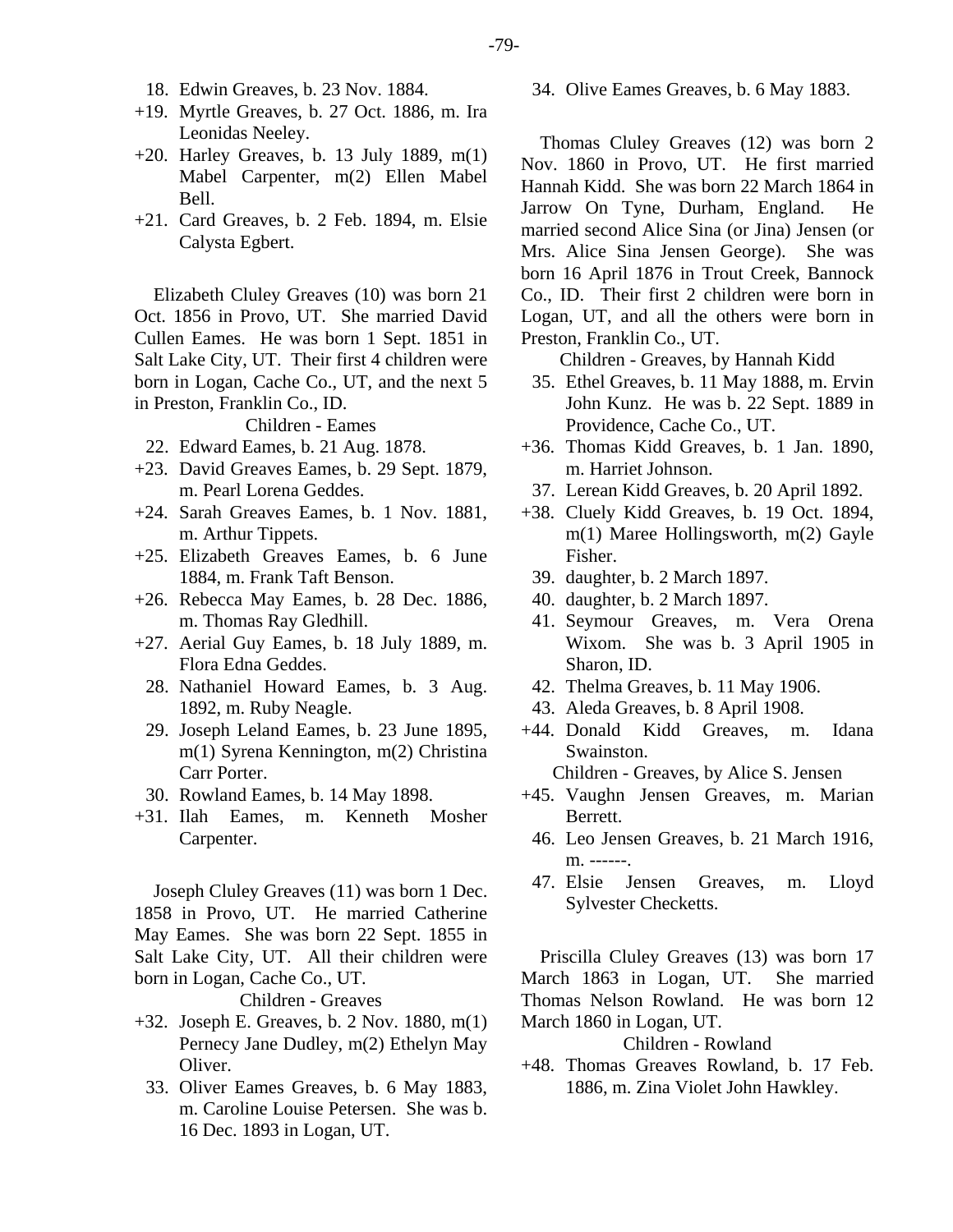#### **QUESTIONS AND INFORMATION**

## *MISCELLANEOUS GRAVES FAMILIES*

Ms. Pat Martinez, 1017 Appomattox, Texas City, TX 77591 (TishM56578@aol.com), wrote: "My ggrandfather was JOHN W. GRAVES... I am currently researching both the Davis and Graves family history, and am interested in any information [anyone can provide]. My information comes from the Graves/Davis Bible, which is in my mother's possession." She would like to find the earlier ancestry of John W. Graves.

John W. (William?) Graves (1) was born 14 Dec. 1851 in Chillicothe, Livingston Co., MO, and died in Feb. 1912 in Hydesburg, MO. He married Nannie E. (Nancy Jane) Davis on 17 Dec. 1874. She was born 6 March 1853 in Chillicothe, MO, and died 26 March 1936 in Oklahoma City, OK. She was the eighth child of Temple H. Davis (b. 3 Aug. 1814, d. 7 Jan. 1884, m. 16 Feb. 1837 in Randolph Co., MO) and Frances Ann Hendren (b. 14 Sept. 1816, d. 28 Jan. 1886, dau. of Robert Hendren).

Children - Graves

- 2. William Temple Graves, b. 5 Feb. 1876, d. Nov. 1916 or 1918.
- 3. Alice M. Graves, b. 12 Dec. 1877, m. John R. Harris, 15 Feb. 1917, d. 1970.
- 4. Ethel F. Graves, b. 29 Sept. 1880, m. Walter O. McCoy, 24 Feb. 1902.
- 5. Margaret (possibly Mary Margaret) Graves, b. 24 July 1884, m. John D. Williams, 20 April 1905, d. 24 Jan. 1960.
- +6. John W. Graves, II, b. 27 Feb. 1888, m. Cora Marie Smith, 8 March 1912, d. 22 June 1971.

(ED. NOTE: It should be fairly easy to get back at least one more generation. John W. Graves should be listed as a child in the family of his parents in the 1860 census. Other sources of information are the 1900 and 1910 censuses, and his death certificate and obituary.)

# *GRAVES FAMILIES OF THE BRITISH ISLES*

Mr. Arthur Joseph Gamble, 2724 Burdick Ave., Victoria, BC V8R 3L9, Canada (arthur\_gamble@bc.sympatico,ca), would like to find the parents of his ancestor RICHARD NEWTON GREAVES, born July 1814, died Nov. 1885 in Derby, Derbyshire, England, married Harriet Vernon about 1843. His children were: Emma Greaves, born 1838 (Arthur's g-grandmother); Thomas Lay Greaves, born 1846; Edward Augustus Greaves, born about 1856; Vernon Richard Newton Greaves, born about 1857.

He wonders whether his family is related to the Greaves family of Beeley, Derbyshire, and he would appreciate help.

Ms. Patricia A. McClure, 2612 Glenwood, Anchorage, AK 99508-4066 (pmcclure @alaska.net), is descended from GARVIN GRAVE of Skelgill, Keswick, Cumbria, England, and would like to learn more about her ancestry. She sent a pedigree chart (apparently from Henry F. Graves, Fleetwood, 24 Oct., 1927) with the following information. GENERATION 1

Garvin Grave (1) married ------. Children - Grave

- +2. John Grave, m. ------.
- 3. Simeon Grave, b.c. 1744, d. 26 Dec. 1758 (age 14).

GENERATION 2

John Grave (2) married ------. Children - Grave

- +4. Simeon Grave, b. 1769, m. Grace ------, d. 1856.
- +5. Stephen Grave, b. 1771, m. Mary ------, d. 1854.

#### GENERATION 3

Simeon Grave (4) was born 1769 in Yeomen, Cumbria, and died 1856 in Skelgill, Keswick, Cumbria. He married Grace ------.

Children - Grave

6. John Grave, b. 1808, d. 1866.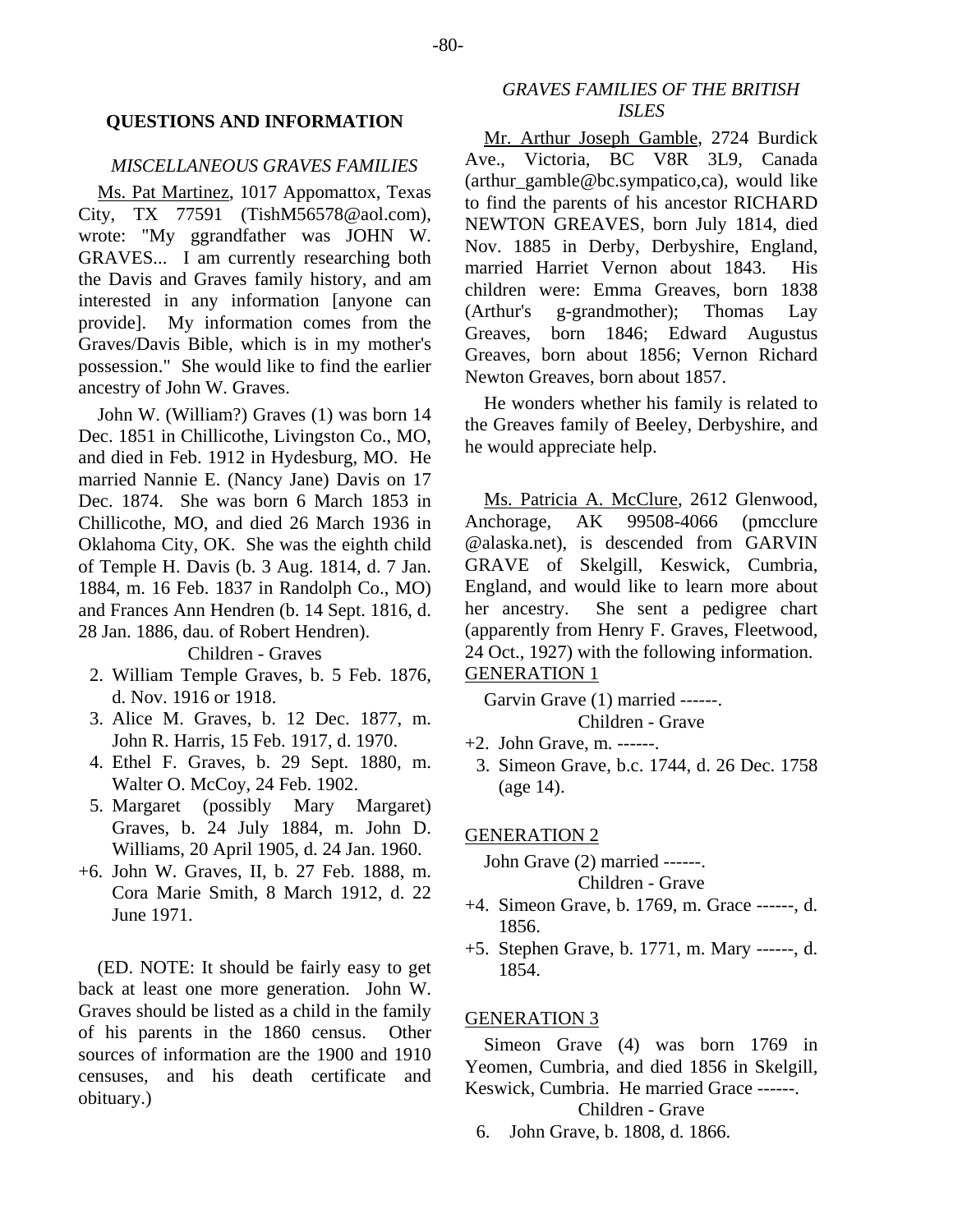- +7. Reuben Grave, b. 1810, m. ------, d. 1882.
	- 8. Sarah Grave, b. 1811, m. ------ Thwaite, d. 1878.
	- 9. Simeon Grave, b. 1814, d. 1886.
	- 10. Levi Grave, b. 1815, d. 1882.
	- 11. Thomas Grave, b. 1816, d. 1886 (London, England).
	- 12. Mary Grave, b. 1817, d. 1887.
	- 13. Grace Grave, b. 1819, m. ------ Wilson, d. 1882.
	- 14. Ann Grave, b. 1821, d. 1871.

Stephen Grave (5) was born in 1771, and died in 1854 in Keswick, Cumbria. He was a butcher. He married Mary ------.

Children - Grave

- +15. Stephen Grave, m. ------.
- +16. Thomas Grave, m. Mary Fawcett.
- 17. daughter, m. ------ Humberson.

#### GENERATION 4

Reuben Grave (7) was born in 1810 and died in 1882. He married ------.

Children - Grave

- 18. John Fisher Grave, died by 1927.
- 19. Grace Grave; of Greta Villa (?), owner of Skelgill in 1927.
- +20. Simeon Grave, m. ------.

Stephen Grave (15), of Mickholme, married ------.

# Children - Grave

- 21. Mary Jane Grave, died by 1927.
- 22. Thomas Grave, died by 1927.
- 23. John Grave, died by 1927.
- 24. Stephen Grave, died by 1927.
- 25. daughter, m. ------ Brough.
- 26. daughter, m. ------ Bell.
- 27. daughter, m. ------ Cotter.

Thomas Grave (16), of Scarness, married Mary Fawcett.

#### Children - Grave

- 28. daughter, m. ------ Tyson.
- 29. daughter, m. ------ Boadle.
- 30. daughter, m. ------ Bailey.

+31. John Grave, m. Rose Ray (?).

#### GENERATION 5

Simeon Grave (20) married ------. He was the occupier of Skelgill in 1927.

Children - Grave

- 32. son
- 33. daughter

John Grave (31) married Rose Ray (?). Children - Grave

- 34. Mary Grave
- 35. Reuben Grave, died by 1927.
- 36. Thomas Martin Grave, died by 1927.
- 37. Stephen Grave, died by 1927.
- 38. William Grave
- 39. Isabel Grave, died by 1927.
- 40. Harriet Grave
- 41. Henry Fawcett Grave; probably the one who compiled the chart.
- 42. Alfred Grave
- 43. John Grave
- 44. Mildred Grave
- 45. Frank Grave
- 46. Lilian Grave

Notes on the chart (by Henry F. Graves): Skelgill in the Vale of Newlands, owned and occupied by family of Grave for 600 years. Name of Scandinavian origin. Descendants of the Norsemen or Vikings who settled in the Lake District. No official record before Garvin but name referred to in other books. Bulmer's *History of Cumberland* says Thomas Grave in 1666 bequeathed to Crosthwaite Parish 8 cows and a pasture (probably Garvin's grandfather. Also see "Elizabethan Keswick", which refers to John Grave who, as messenger to German miners working at Newlands in the reign of Elizabeth, was paid 15/- for journey to London. The correct way of spelling the name is now only used in the Lake District. In other places the name has been corrupted to Graves and Greaves. A perusal of christenings at Crosthwaite Church about 1700 will show that at that time the original name was used in many cases. The particulars of pedigree may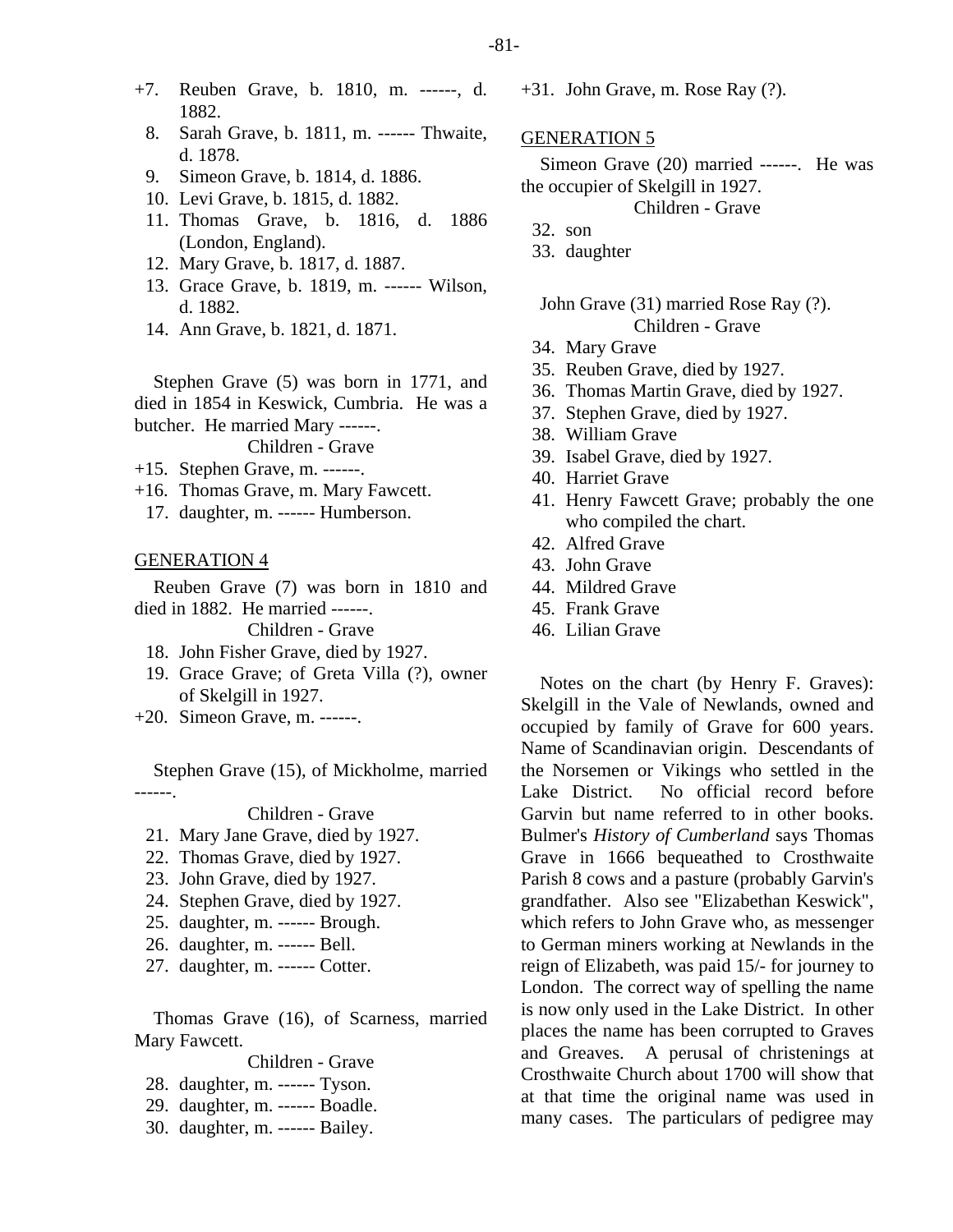be slightly inaccurate owing to my brief perusal of the Crosthwaite registers and short time at my disposal, but my main object was to show our connection with the original line. This was well known to Simeon, the present occupier [of Skelgill], who knew grandfather well and his brother Stephen of Mirkholme [or Mickholme] and who told some amusing stories of them and of Stephen their father and his brother, old Simeon.

(ED. NOTE: It appears that John Grave (2), son of Garvin Grave, is the same as the John Grave who married Elizabeth Fisher in genealogy 377, as shown below. The names, dates and places are similar. Help would be appreciated.

# GENERATION 1

John Grave (1) married Elizabeth Fisher on 3 June 1735 in Crosthwaite, Cumbria, England. It is not yet proven that these are the parents of the children listed below. All the children were born in Crosthwaite.

Other Grave and Graves families of this area that may be related include genealogies 655 and 686 for Keswick, 600 for Cleator Moor (no genealogy), 504 for Gilcrux (no genealogy), 572 for Threlkeld, and 653 (no genealogy).

Children - Grave

- 2. Sarah Grave, b. 1738.
- +3. Reuben Grave, b. 1740, m. Mary Cowper, 1765.
	- 4. Simeon Grave, b. 1745.

# GENERATION 2

Reuben Grave (3) was born in 1740 in Crosthwaite, Cumbria. He married Mary Cowper in 1765 in Crosthwaite. Their first 3 children were born in Crosthwaite.

Children - Grave

- 5. Simeon Grave, b. 1768.
- 6. Betty Grave, b. 1771.
- +7. Stephen Grave, b. 1773, m. Mary Thornthwaite, 1796.
	- 8. Sarah Grave, b. 1776, m. Henry Dover, 1794.)

Mr. Rhys Williams, 3 Hatherlow Heights, Romiley, Stockport, Cheshire SK6 3DX, England (rhyswilliams@btinternet.com), is anxious to learn more about his wife's Graves ancestry. He maiden name was Graves, and her earliest known Graves ancestor was JAMES GRAVES, who had a son William Adolphus Graves, b.c. 1868, m. Ann Selina Whybrow on 25 Dec. 1889. Ann was born about 1870.

A son of William and Ann was Herbert Laban Graves, b. 29 Dec. 1899 and d. 17 Nov. 1973, married Alice Emily Taylor on 5 June 1921. She was born 1901-02 and died 7 Sept. 1984. "We know that Herbert was one of 10 brothers and sisters. All are said to have prospered and scattered far and wide, some emigrating to Canada and U.S."

"The family seem to have originated in Newcastle upon Tyne, in the northeast of England, but moved frequently between there and London. It seems that several members were agents and dealers of various kinds, with a strong mechanical/motor engineering thread and owned various businesses."

(ED. NOTE: It appears that before living in Tyne & Wear, the family may have lived in Northumberland or Durham, north of York.)

# *GRAVES FAMILIES OF CANADA*

Mr. Jerry Brown, 2333 Malaview Ave., Sidney, BC V8L 2G1, Canada (jbrown @bc.sympatico.ca), is descended from Lt. WILLIAM GRAVES and Elizabeth Williams of MA, Nova Scotia & New Brunswick, Canada. The most important question he would like answered is what documentation connects the Elias Graves who married Sophia Draper at Sussex in 1829 with the son born to William Graves and Susan Foster in 1810? What is the proof that they are the same person?

The following paragraphs show the information known about this part of the family.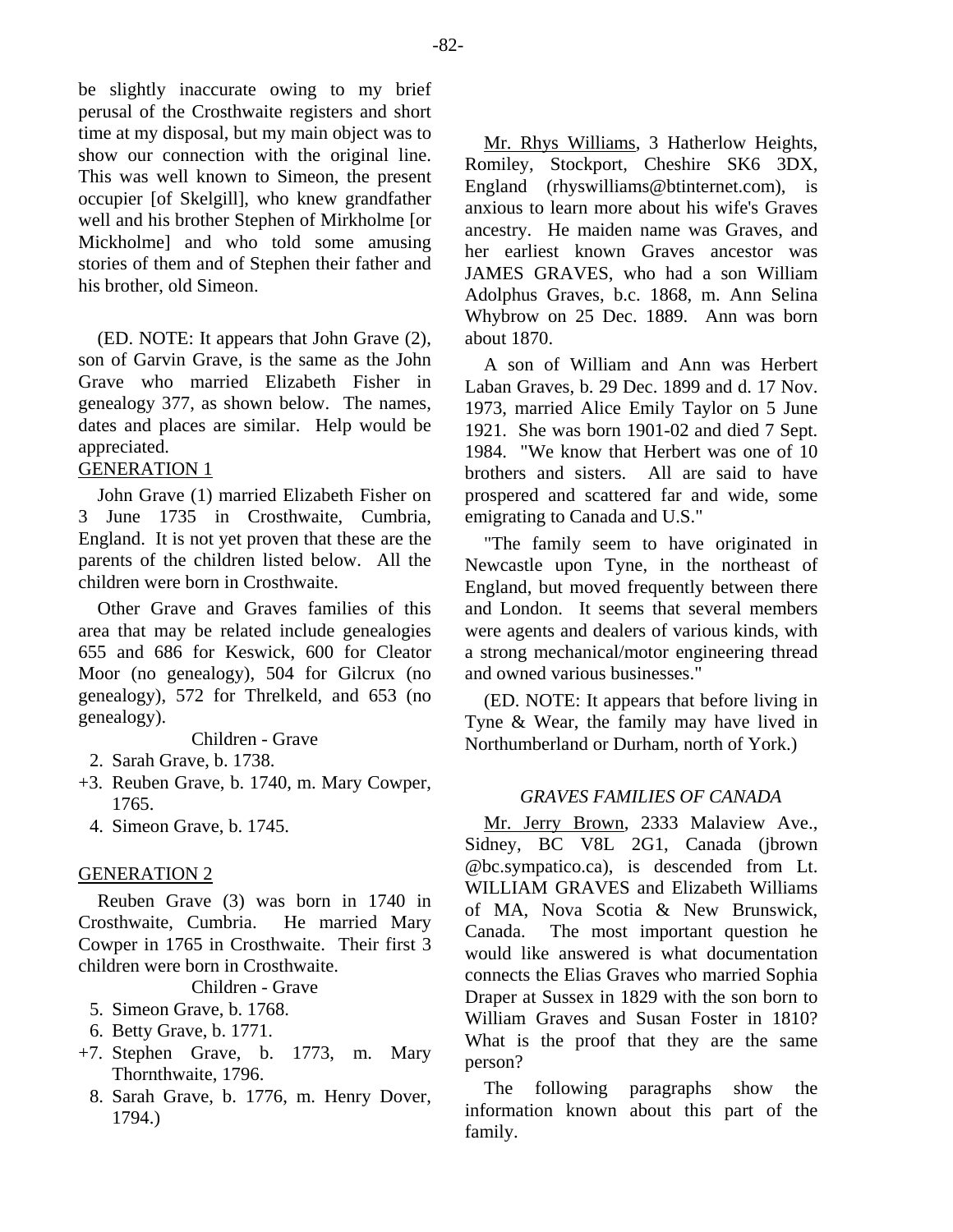William Graves (7) was born about 1787-88 in Penobsquis, Kings Co., New Brunswick, and died about 1878-79 at age 91. He first married Susan Foster. He secondly married Ann Stoker (or Susanne or Susan Stoker or Stover), daughter of Peter Stoker (or Stover), on 14 June 1824 in St. John, St. John Co., NB. She was born about 1794 in Penobsquis, and was a Maliseet Indian. They lived in Elgin, NB. Henry, Zebedee, and Peter Humbert were listed in the 1851 census; the other children were no longer in the household by that time.

Children - Graves, by Susan Foster

- +27. Elias Graves, b. 5 July 1810, m. Sophia Draper, 1 Oct. 1829, d. 25 Feb. 1873.
	- 28. John Graves
	- 29. Riley Graves, b. 1812 (South Branch, Kings Co., NB), m(1) Mary ------, m(2) Lucindia Stewart, d. 28 March 1884.
	- 30. William Graves, b.c. 1815 or 1808 (South Branch, Kings Co., NB), m. Frances ("Fannie") Ann Foster, 13 April 1846 (Harvey, Albert Co., NB), d. 27 Nov. 1884 (Church Hill, Albert Co., NB). Bur. 30 Nov. 1884, Church Hill, Albert Co., NB. She was b. 3 March 1917, and came from Ireland at the age of 4 years.
- +31. Solomon Graves, b.c. 1817, m(1) Amelia Smiley, 30 Sept. 1841, m(2) Phoebe ------, d. 9 Nov. 1892.
	- 32. Pamelia Graves, b.1821 (South Branch, Kings Co., NB), m(2) Richard Budd, 1 May 1838 (Kings Co., NB), m(2) John Bowser.
	- 33. Caroline (or Carolyn) Graves, b. 1822, m. Thomas Dickson.
- +34. George Hiram Graves, b. 1823, m(1) Margaret Robinson, 7 Nov. 1847, m(2) Mary Ann Robinson, 3 Jan. 1852, d. 10 Aug. 1910.

Children - Graves, by Ann Stover

 35. Reuben James Graves, b. 1826 (South Branch, Kings Co., NB), m. Abigail Haywood (or Hayward), 22 Jan. 1852 (Elgin, Albert Co., NB), d. 20 May 1882.

- 36. Henry Albert Graves, b. 1829 (South Branch, Kings Co., NB), m. Catherine I. ("Kitty") Haywood (or Hayward), 27 July 1865.
- +37. Zebedee Emmons Graves, b. 1832, m. Mary Ann Hayward, 15 March 1853, d. 22 May 1907.
- +38. Peter Humbert Graves, b. 1835 or 1825, m. Sarah Ann Gray, 11 April 1855, d. 10 Aug. 1915.

## GENERATION 4

Elias Graves (27) was born 5 July (or June?) 1810 in Sussex Parish, Kings Co., New Brunswick, Canada, and died 25 Feb. 1873. He married Sophia (probably Draper) on 1 Oct. 1829 in Sussex, Kings Co., NB. She was born 27 April 1812 in New Brunswick.

The children listed below and their birthdates were all included in the Graves family Bible (in possession of Mrs. Mitton's father-in-law in 1979). All the family members were included in the 1851 census for Dist. 20, Orford Twp., Kent Co., Ontario, pp. 39-40, except for Eliza Jane, who may have married by that time, and Elias Jr., who wasn't born until 1853. The census showed that Elias, Sophia, and Gilford were born in New Brunswick, and all the others (including Gilford's wife, Lydia) were born in Canada. The religion of all the family members was listed as New Canadian Methodist (N.C.M.).

A land record shows: Elias Graves purchased from the Crown 23 May 1851, 100 acres, Book A, Folio 84, Registration 63. Lot 16, South Middle Road Survey, Orford Township, Kent County, North half of lot. A sale of land in 1854 adds nothing, but gives his wife as Sophia.

One family story is that a progenitor served under Horatio Nelson, and they were Loyalists who came from New Brunswick or Nova Scotia, Canada, to Kent Co., Ontario. To be a Loyalist, one had to have lived in what became the U.S. before the Revolution, be sympathetic to the British cause, and move to Canada as a result.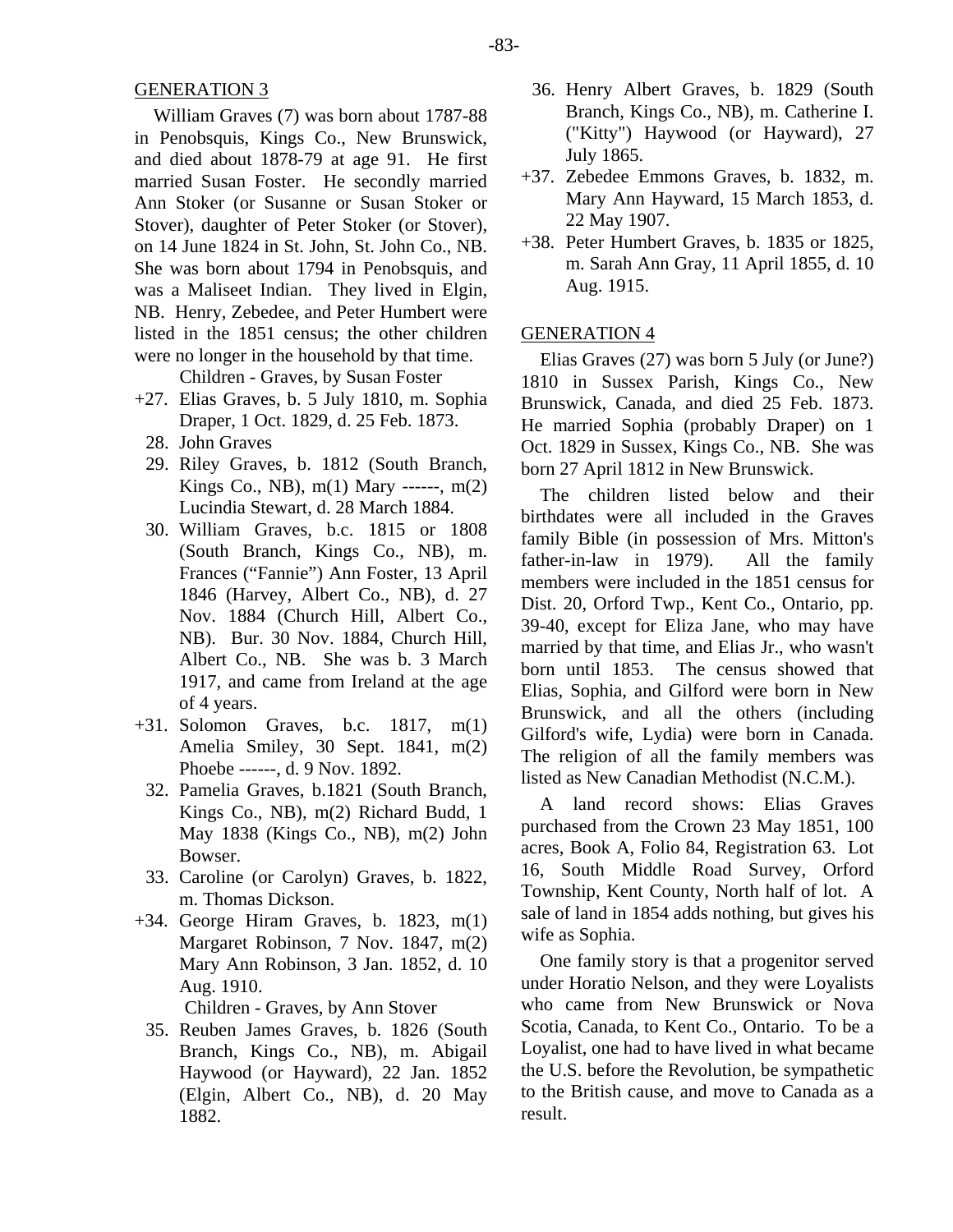Children - Graves

- 130. Guilford Elias Graves, b. 1 Aug. 1830, m. Lydia Pangborn, c. 1851. She was b.c. 1834 in Canada.
- 131. Alexander Watson Graves, b. 18 Dec. 1832.
- 132. Eliza Jane Graves, b. 2 Oct. 1833.
- 133. William Graves, b. 13 Oct. 1835.
- 134. Caroline Graves, b. 5 June 1837.
- 135. George Graves, b. 5 Aug. 1839, d. 5 April 1869.
- 136. John Graves, b. 17 Oct. 1841.
- +137. Nelson Graves, b. 17 Feb. 1844, m. Catherine McColl, 3 March 1863, d. 20 June 1924.
	- 138. James Graves, b. 5 March 1846.
	- 139. Emma Graves, b. 1 Oct. 1848.
	- 140. Albert Graves, b. 18 Dec. 1851.
	- 141. Elias Graves, Jr., b. 15 Jan. 1853.

Mr. Vernon Graves, 15 Donlyn Dr., Quispamsis, NB E2E 4J5, Canada (vgraves @nb.sympatico.ca), is also descended from Lt. WILLIAM GRAVES and Elizabeth Williams. He has found the early information on the Graves families of NS and NB to be incomplete and confusing, and would like more documentation.

He wrote, "I have found a Richard Graves, living at Westfield and later Greenwich Hill, Kings Co., NB. His first wife died and he remarried a Belyea [or Bulyea]. He had four children by his first wife. Two were killed when the chimney fell on them after his wife had passed away. When he remarried, William Graves was one of the witnesses at their wedding. I take it to be William, grandson of Lt. William. Richard is in the 1861 census for Kings Co., then there is no trace of him or his children after that. Maybe they moved to the USA."

The information he sent is below, showing Richard as a son of Jonathan Graves. GENERATION 1

Jonathan Graves (1) was born at Granville, Annapolis Co., NS, Canada, died in 1808 at Westfield, Kings Co., NB, Canada, and was

buried in 1808 at Westfield, Kings Co., NB. He first married Sarah Jane ------.

Children - Graves

- +2. Richard Graves, b.c. 1797, m(1) Martha Sproule, 7 Jan. 1815, m(2) Elizabeth Bulyea, 8 Jan. 1846.
	- 3. John Graves, b. Granville, Annapolis Co., NS.
	- 4. Caroline Graves, b. NB, Canada, m(1) Peter Edgett, 28 July 1836 (St. John, NB). He was b. Hopewell, Albert Co., NB, son of John Edgett and Rhoda Peck.

#### GENERATION 2

Richard Graves (2) was born about 1797 at Westfield, Kings Co., NB, Canada. He first married Martha Sproule on 7 Jan. 1815 at St. John, St. John Co., NB. She was born in NB.

29<sup>th</sup> day of Nov. 1825, Richard Graves petitioned the crown for 300 acres of land in the parish of Greenwich, Kings Co. He was 28 years old with a wife and 2 children. The petition was granted Dec. 5, 1825.

A coroner's inquest was held at Greenwich, Kings Co., 8<sup>th</sup> inst., before Isaac Haviland, Esq., on view of the bodies of Richard Graves and Benjamine Graves, sons of Richard Graves, one 13 years old and the other five. It appears that the chimney of the house in which they were living, built of stones and clay, fell down suddenly and killed them instantly. Two others of the children were badly hurt. They were found by their father, a widower, on his return to the dwelling. 21 Dec. 1844, N.B. Courier.

Richard Graves married second Elizabeth Bulyea, both of the parish of Greenwich, on 8 Jan. 1846 at Greenwich, Kings Co.. She was born at Greenwich Hill, Kings Co., NB, daughter of Henry Bulyea. Witnesses were William Graves and Abigail Bulyea, marriage performed by Hon. William McLeod, J.P.

All children were born at Westfield, Kings Co., NB.

Children - Graves, by Martha Sproule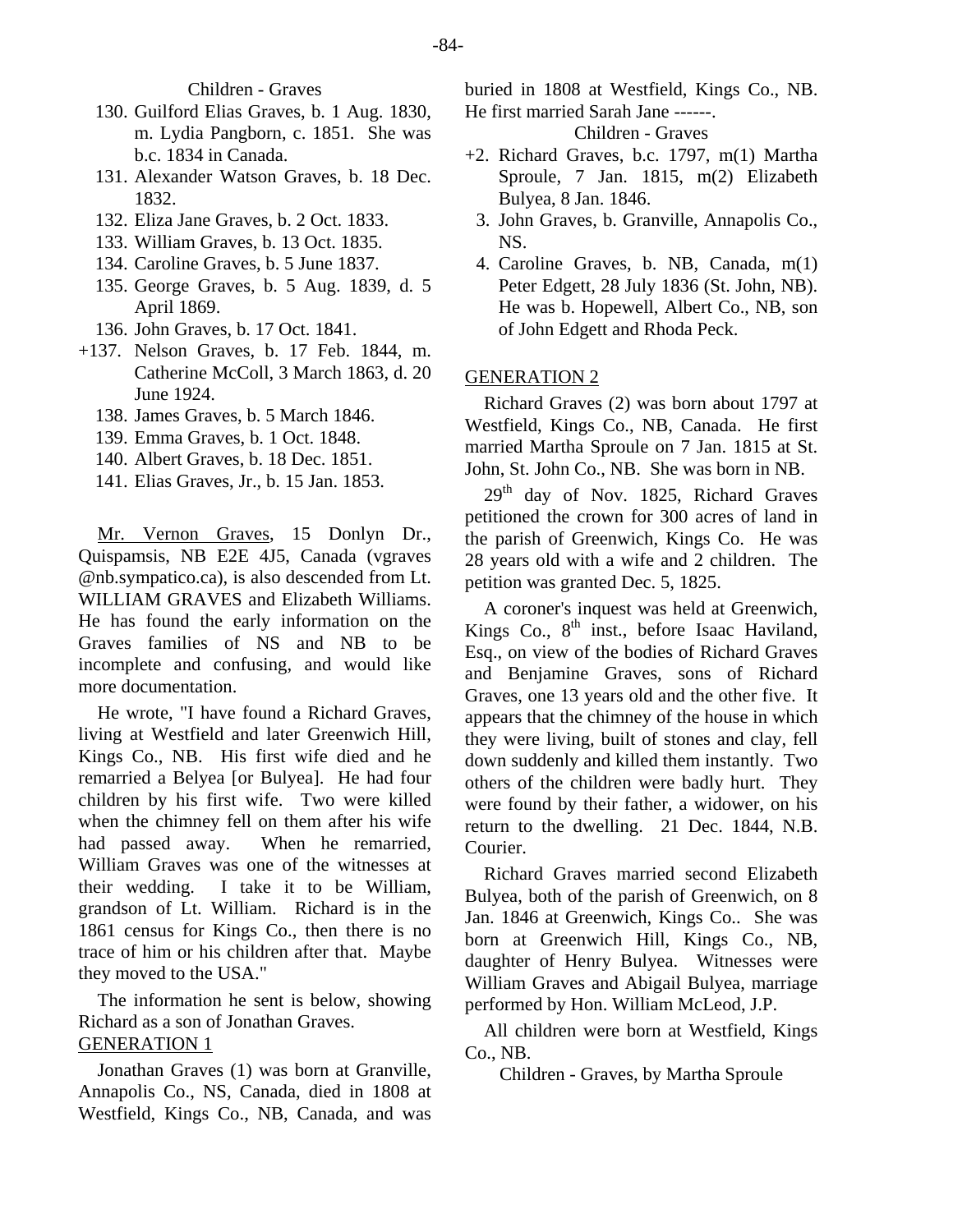- 5. Richard Graves, b.c. 1829, d. 21 Dec. 1844 (Greenwich, NB). Bur. Dec. 1844, Greenwich, NB.
- 6. Alexander Graves, b.c. 1836.
- 7. Benjamin Graves, b.c. 1837, d. 21 Dec. 1844 (Greenwich, NB). Bur. Dec. 1844, Greenwich, NB.
- 8. Jane Graves, b.c. 1838, d. 18 Sept. 1916 (St. John, NB). Bur. Sept. 1916, St. John, NB.

#### *NORTHERN GRAVES FAMILIES*

Mr. Gary Barnes, 810 B Quarry Rd., Presidio, San Francisco, CA 94129-1151 (gbarnes@usa.net), is looking for any information and connection for the family in the following genealogy. He is not a Graves descendant, but he is helping a cousin who married a Graves.

# DESCENDANTS OF FRED N. GRAVES AND DORA PECK OF ONEIDA CO., NY

#### GENERATION 1

Fred N. Graves (1) was born about 1870. He married Dora Peck, daughter of Elihu Peck and Agnes Bryant.

#### Children - Graves

+2. Harry True Graves, b. 10 Sept. 1884, m. Frances Christine Dorsey, d. 25 Jan. 1928.

#### GENERATION 2

Harry True Graves (2) was born 10 Sept. 1884 in Utica, Oneida Co., NY, and died 25 Jan. 1928 in Puyallup, Pierce Co., WA. He married Frances Christine Dorsey, daughter of Frank Dorsey and Christine McKay. All their children were born in WA, at least the last 2 in Olympia, Thurston Co., WA.

Children - Graves

3. Mary Louise Graves, d. before 1900.

- +4. Frank True Graves, b. 31 May 1914, m. Mary Virginia Kallenberger, 20 July 1950, d. 23 July 1975.
- +5. Richard Dorsey Graves, b. May 1916, m. Mary Virginia Kallenberger, 22 May 1943, d. 23 Feb. 1945.

## GENERATION 3

Frank True Graves (4) was born 31 May 1914 in Olympia, Thurston Co., WA, and died 23 July 1975 in Livermore, Alameda Co., CA. He married Mary Virginia Kallenberger, daughter of John Kallenberger and Anne Hogan, on 20 July 1950 in Kansas City, Jackson Co., MO. She was the widow of his brother Richard. Their first 3 children were born in Olympia, WA, and the last 2 in Las Vegas, Churchill Co., NV.

Children - Graves

- 6. Jennifer Anne Graves, b. 2 Oct. 1953, m. Joseph Allen Riley, 4 Aug. 1973.
- 7. Thomas Gerard Graves, b. 6 July 1955, m. Deanna Jean Clark, 14 March 1981.
- 8. Brian Anthony Graves, b. 12 May 1956, m. Wilma Josefina Sarmento, 21 June 1993 (Genoa, Douglas Co., NV).
- 9. Dennis Francis Graves, b. 4 Jan. 1958, m. Katherine Eisenman, 25 Aug. 1984.
- 10. Denise Marie Graves, b. 4 Jan. 1958, m. Louis Leroy Botetho, 6 Sept. 1983.

Richard Dorsey Graves (5) was born in May 1916 in Olympia, Thurston Co., WA, and died 23 Feb. 1945 in Dusseldorf, Germany. He married Mary Virginia Kallenberger, daughter of John Kallenberger and Anne Hogan, on 22 May 1943 in Kansas City, Jackson Co., MO. After he died, she married his brother Frank.

#### Children - Graves

+11. Richard Dorsey Graves, b. 12 Feb. 1944, m. Carol Ann Bergfeld, 5 Oct. 1969, d. 12 Dec. 1989.

(ED. NOTE: After checking with other family members and family records, the first place I would look would be in the census records. Finding Fred N. Graves in the census for 1900 would tell more about his children, and where he was born. Looking at the census for 1920 for Harry True Graves would also show where his parents were born. I would then check the 1870 and 1880 censuses to find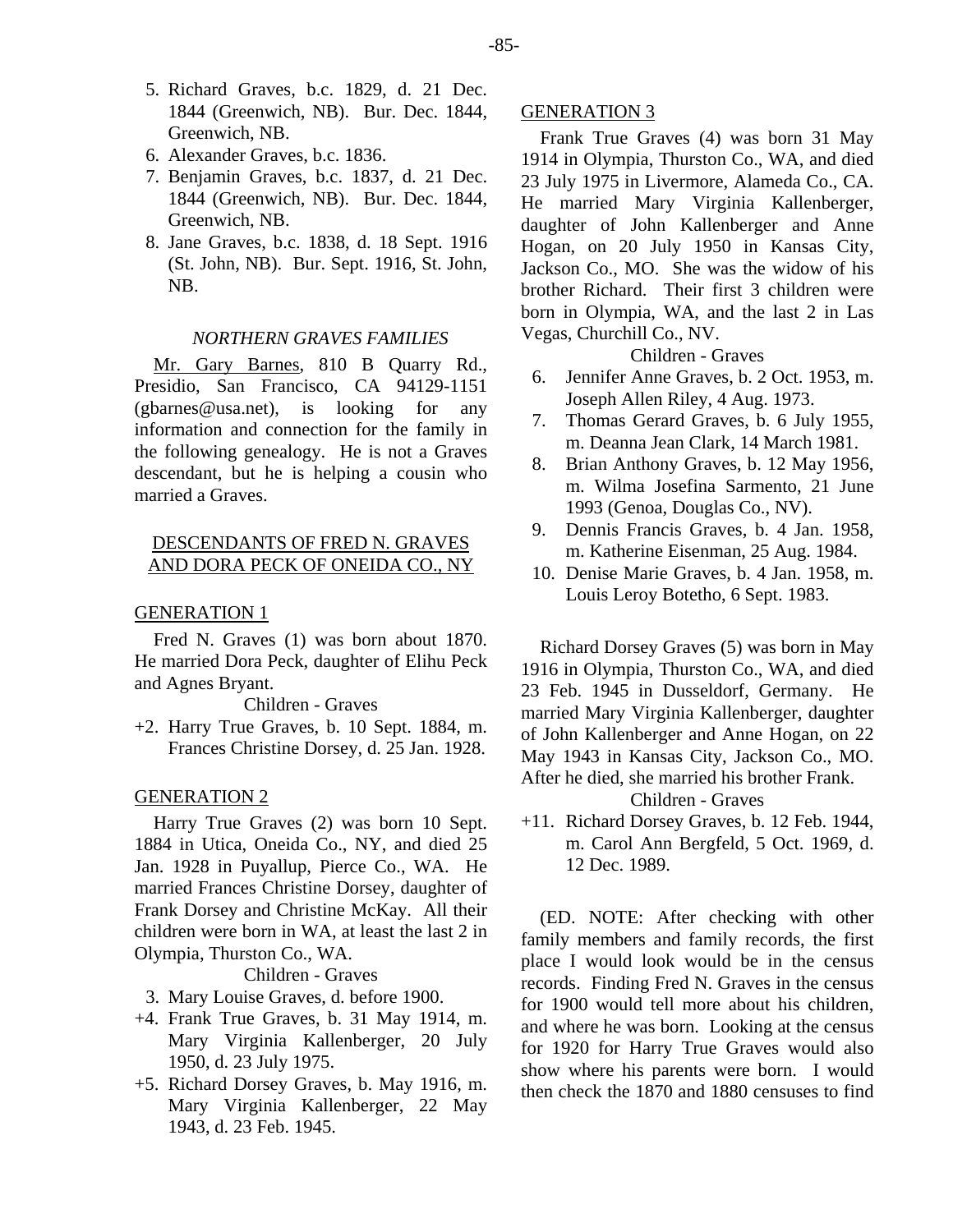Fred N. Graves as a child in the household of his parents.)

Mr. Melvin M. Graves, Jr., 944 Indian Ridge, Dubuque, IA 52003-8504 (mel@mwci.net), is looking for the earlier ancestry of JAMES G. GRAVES, born in VT and moved to IN.

# DESCENDANTS JAMES G. GRAVES AND ELIZABETH FINK OF VT & IN

#### GENERATION 1

James G. Graves (1) was born about 1830 in VT, and probably died in Madison, Jefferson Co., IN (on the Ohio River in southeastern IN). He married Elizabeth Fink, probably about 1848 in Madison, IN. She was born in Amsterdam, Holland, and died in Madison, IN. Children - Graves

+2. Leonard Clarence Graves, b. 6 May 1849, m. Laura Jane Ross, 7 April 1872.

# GENERATION 2

Leonard Clarence Graves (2) was born 6 May 1849 in Madison, Jefferson Co., IN, and died in Springboro, Crawford Co., PA (in northwestern PA, close to Lake Erie). He married Laura Jane Ross on 7 April 1872 in Springboro, PA. She was born 22 Sept. 1853 in Spring Twp., Crawford Co., PA, and died 17 Nov. 1925 in Springboro, PA.

Children - Graves

+3. Clarence Melvin Graves, b. 7 Oct. 1880, m. Birdie McPike, 19 Aug. 1903, d. 11 Feb. 1949.

# GENERATION 3

Clarence Melvin Graves (3) was born 7 Oct. 1880 in Springboro, Crawford Co., PA, and died 11 Feb. 1949 in Rocky River, OH. He married Birdie McPike, daughter of James Henry McPike and Martha Jane Wilkinson, on 19 Aug. 1903 in Seventy Six, MO. She was born 30 Nov. 1878 in Alton, IL, and died 6 April 1975 in Fairview Park, OH.

Children - Graves

- +4. James Leonard Graves, b. 12 Oct. 1904, m. ------.
- +5. Melvin McPike Graves, b. 20 May 1912, m. Dorothy Arlene Fisher, 11 Feb. 1939, d. 9 April 1977.

Mrs. Margaret Jeannette Meyer, 1825 West Emelita Ave., Apt. 312, Mesa, AZ 85202, is looking for the ancestry of MARTIN CLARK GRAVES.

# DESCENDANTS OF MARTIN CLARK GRAVES AND MARY ANN DOUGLAS

# GENERATION 1

Martin Clark Graves (1) was born 17 May 1809 and died 21 May 1884. He married Mary Ann Douglas on 23 Jan. 1834. She was born 24 March 1816 and died 18 Feb. 1899.

Children - Graves

- 2. Cordelia C. Graves
- 3. Amos C. Graves
- 4. Jasper W. Graves
- 5. Susan C. Graves
- +6. Charlotte Freelove Graves, b. 13 July 1844, m(1) Charlie Cheney, 19 Feb. 1863, m(2) Doton Ebenezer Harlow, 1870, m(3) ------ Kirby, 19 Feb. 1883, d. 8 Aug. 1925.
- 7. Alonzo Graves
- 8. John Graves
- +9. Mary Evalin Graves, m. ------ Wheeler.
- 10. Ida Adora Graves
- +11. Martin J. Graves, m. ------.
- 12. Douglas Graves

#### GENERATION 2

Charlotte Freelove Graves (6) was born 13 July 1844, died 8 Aug. 1925, and was buried in Stockbridge, MI. She first married Charlie Cheney on 19 Feb. 1863. She married second Doton Ebenezer Harlow, son of Leah Ramsdell, on 19 Feb. 1870. He was born 15 July 1825 and died in 1898. Doton had first married Hannah Miller in 1847 and had 8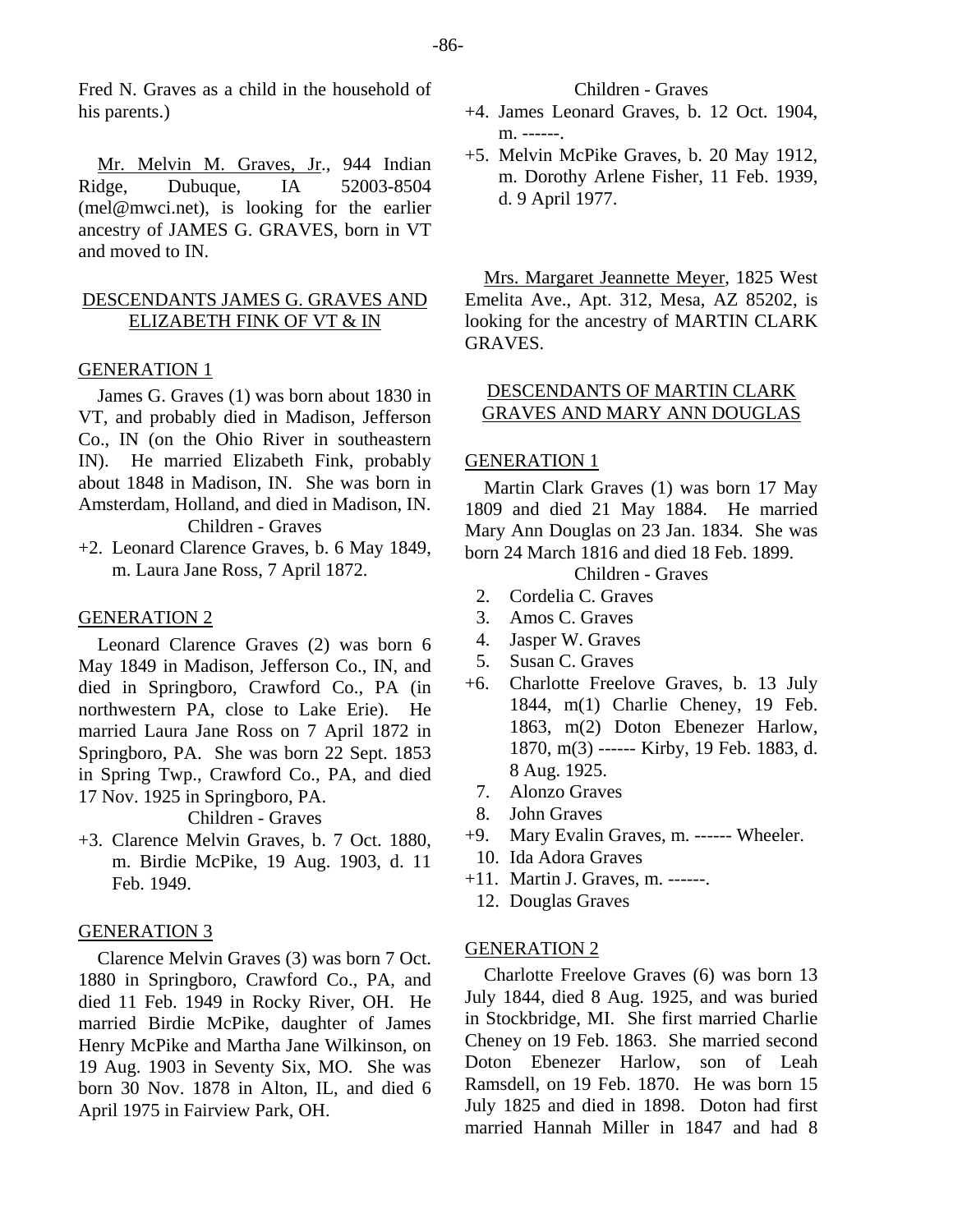children by that marriage. Hannah died 22 April 1867. Charlotte married third ------ Kirby on 19 Feb. 1883. She lived in Michigan.

#### Children - Cheney

- 13. William Cheney
- +14. Homer Cheney, m. Nora Marion Timmerman, 1908. Children - Harlow
	- 15. Charlotte Belle Harlow, b. 20 July 1871, d. 24 April 1872.
- +16. Edith Graves Harlow, b. 27 Feb. 1873, m. William James Victor, 1 April 1894, d. 4 Jan. 1953.
	- 17. Hiram Ebenezer Harlow, b. 26 Dec. 1875, d. 17 Sept. 1902.
- +18. Edna Isola Harlow, b. 19 April 1877, m. Arthur H. Galbraith, 16 Nov. 1910, d. 19 Oct. 1937.
	- 19. Warren Gideon Harlow, b. 1 March 1879, d. 16 Oct. 1880.
	- 20. Walter Gannet Harlow, b. 1 March 1879, d. 6 Oct. 1880.
	- 21. Flynn Hinkley Harlow, b. 26 Sept. 1883. He was adopted by Charlotte's sister Mary and his name was changed to Blaine Wheeler.
- +22. Bertrand LaRue Harlow, b. 9 May 1885, m. Laura Bailey, 1921, d. 14 May 1963.

Martin J. Graves (11) married ------. They lived in Michigan. (R-1)

Children - Graves

- 23. Frank Graves
- 24. Guy Graves, m. Mabel ------.
- 25. Harry Graves

(ED. NOTE: See her previous query on p. 55, 1998 GFNL. It seems possible that there is a connection between Martin Clark Graves and the Martin Graves born 23 Feb. 1766 in Sunderland, MA, listed as #570 on page 112 in the Thomas Graves of Hartford, CT book. It also seems possible that he was descended from John Graves of Concord, MA.)

Mrs. Marjorie Howes Perry, 76 Hamlin Ave., Falmouth, MA 02540, would like to learn more about her gg-grandparents, HENRY GRAVES and Olive Kelley, and the ancestry of Henry.

# DESCENDANTS OF HENRY GRAVES AND OLIVE KELLEY OF DENNISPORT, MA

## GENERATION 1

Henry Graves (1) was born 12 Oct. 1809 in Smithfield, RI or Providence, RI, died 17 April 1873, aged 63 years, 6 months, 5 days, and was buried in Lot 263, Swan Pond (or Swan Lake) Cem., Dennis Port, MA. His name appears on a list of sea captains of Dennis Port, *A List of Master Mariners of Dennis*, p. 47. He married Olive Kelley on 27 Nov. 1834. She was born 3 Sept. 1813 in Dartmouth, MA, and died 27 Aug. 1892, aged 78 years, 11 months, 24 days. All marriages of their children were in Dennis Port, MA.

Children - Graves

- 2. Henry E. Graves, b. 9 Oct. 1835, lost on Lake Michigan, 29 Nov. 1859.
- 3. Nehemiah Graves, b. 23 Nov. 1837, m. Susannah Wheeler, 17 Jan. 1883, d. 1917. Bur. Swan Lake Cem. lot 232.
- 4. George W. Graves, b. 5 Sept. 1840, d. 26 July 1919. Bur. SLC lot 430.
- 5. Mary Ann Graves, b. 20 Sept. 1842, m. Nathan Bangs Kelley, 3 Jan. 1864, d. 14 Dec. 1919. Bur. SLC lot 264.
- 6. Eliza Ann Graves, b. 25 Sept. 1846, m. Heman Lewis, 1872, d. 28 Dec. 1912. Bur. West Dennis Cem. lot 56.
- 7. Esther Doane Graves, b. 1849, m. Oren L. Crowell, 1873, d. 1927. Bur. SLC lot 415.
- 8. Susannah Graves, b. 17 Oct. 1851, m. Rufus M. Robbins, 26 Nov. 1872, d. 25 June 1910. Bur. SLC lot 414.
- +9. Erastus Allen Graves, b. 15 April 1854, m. Rebecah A. Baker, 26 June 1883, d. 17 April 1927.
- 10. Mehitable Maria Graves, b. 1856, m. Isaac E. Robbins, 24 Dec. 1874, d. 1932.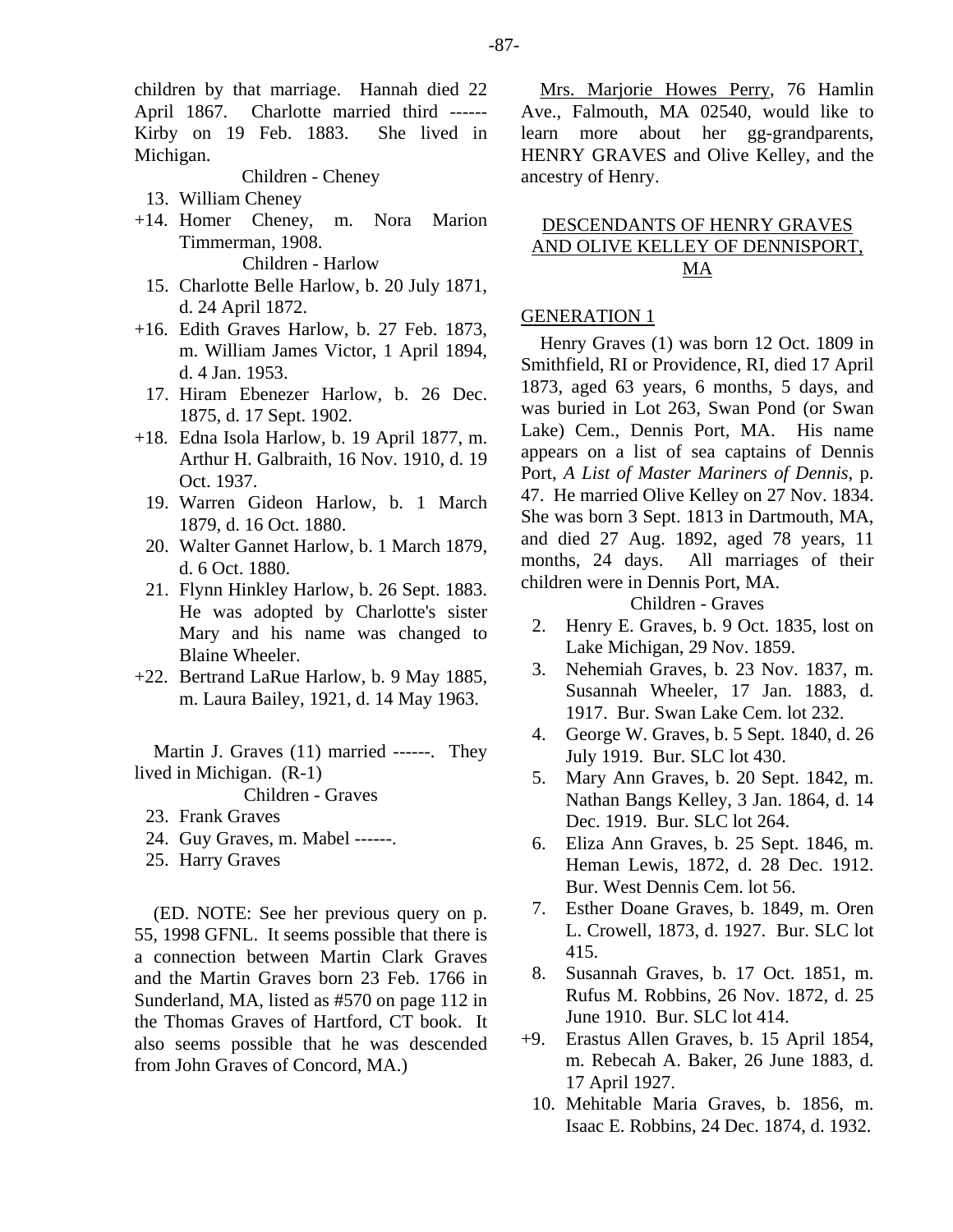- 11. Olive K. Graves, b. 26 Sept. 1844.
- 12. Clara ("Clary") Emma Graves, b. 22 Dec. 1860, m. Eugene Crowell, 18 Jan. 1883.

#### GENERATION 2

Erastus Allen Graves (9) was born 15 April 1854 in Dennis Port, MA, and died 17 April 1927. He married Rebecah A. Baker, daughter of Joseph Baker and Mary ------, on 26 June 1883 in Harwich, MA. She was born 9 Feb. 1854 in Lunenburg, Nova Scotia, and died 7 Sept. 1895 in Dennis Port, MA. They were both buried in Swan Pond (or Lake) Cem., Dennis Port, MA. At least their first 2 children were born in Dennis Port, MA.

# Children - Graves

- 13. Josephine ("Josie") Baker Graves, b. 22 Oct. 1883, m. Isaiah Elmer (or Almond) Howes, 5 Jan. 1904 (Dennis Port, MA), d. 6 Dec. 1948 (Wareham, MA). Isaiah was b. 6 Feb. 1883 in Dennis Port, MA, d. 8 Aug. 1957 in Wareham, MA, son of Isaiah Stillman Howes and Anna Humphrey Ellis. Both Josie and Isaiah bur. in Swan Pond Cem.
- 14. Henry Ray Graves, b. 30 Jan. 1891, d. 2 Oct. 1891.
- 15. Chester Allen Graves, b. 2 July 1893. He ran away to Fairfield, ME, and was last known to be in Caribou, ME.

## *THOMAS GRAVES OF HARTFORD, CT*

Mr. Chris M. Ragsdale, 433 West 54<sup>th</sup> St., #8, New York, NY 10019 (CMRagsdale @aol.com), had a previous query in the June 1998 newsletter on pp. 59-60. He has been working with Wendy Elliott regarding the children of STEVEN GRAVES (b. 1763 in MA, d. Blount Co., TN). One of Steven's sons, Steven Graves, Jr., supposedly lived until 1859. However, Steven Jr. cannot be found in the 1850 census. Can anyone help find where in was living in 1850 and later?

# *REAR ADMIRAL THOMAS GRAVES OF CHARLESTOWN, MA*

Ms. Jackie Humphrey, 3484 Saddlebrook Dr., Melbourne, FL 32394 (jhumphre @ix.netcom.com), has one proven Graves line and one unproven line. The proven line is from JOHN GRAVES of Concord, MA, as follows: John<sup>1</sup>, Benjamin<sup>2</sup>, John<sup>3</sup>, Lydia<sup>4</sup> m. Peter Farnham (or Farnum).

The unproven line is from Rear Admiral THOMAS GRAVES via: Joseph<sup>2</sup>, Ebenezer<sup>3</sup>, Dorothy<sup>4</sup>, b. June 1710, d. 1740 (or 1748?), m. Ephraim Gates of Stow, MA. Dorothy Graves is listed as #91 on p. 28 of the book by Kenneth V. Graves.

She is looking for proof that Dorothy Graves, daughter of Ebenezer, was the one who was born June 1710, married Ephraim Gates about 1731, and died 5 April 1748 in Stow, MA. Ephraim, son of John Gates and Mary Bowker, was born about 1707 in Stow, MA, and m(2) Mary Hale or Heald on 26 Jan. 1748/9. The line she is descended from is Cyrus Gates, son of Ephraim and Dorothy.

*Genealogies of Connecticut Families* by Gary Boyd Roberts, vol. 1, p. 718, lists Sgt. Ephraim<sup>4</sup> Gates, b. Stow, MA ca. 1707, d. Stow before 27 May 1773. He m(1) Dorothy Graves ca. 1731. She d. in Stow 5 April 1748 at 37 years, 10 months. He m(2) int. 26 Jan. 1748/9 to Mary Heald. He had children by both wives. Ephraim<sup>4</sup> Gates was s/o John<sup>3</sup>, Thomas<sup>2</sup>, Stephen<sup>1</sup> Gates.

John<sup>3</sup> Gates was b. Sudbury, MA 1678 and d. Stow, MA 1747. He m. ca. 1703 Mary Bowker of Marlborough, MA. In her will of 1752, she mentioned her son Ephraim and his children Cyrus, Micah and Ebenezer. These 3 were children of Dorothy Graves and Ephraim Gates. A  $4<sup>th</sup>$  child, Elizabeth, had died 1739 at 2 years of age.

G. B. Roberts says children born in Stow were:

(1) Cyrus, b. 11 April 1732, d. Boston or Bolton, MA 1815. (It probably should be Bolton.) Cyrus m. 8 Jan. 1753 Ruth Bruce. She was b. Marlborough, MA 22 May 1733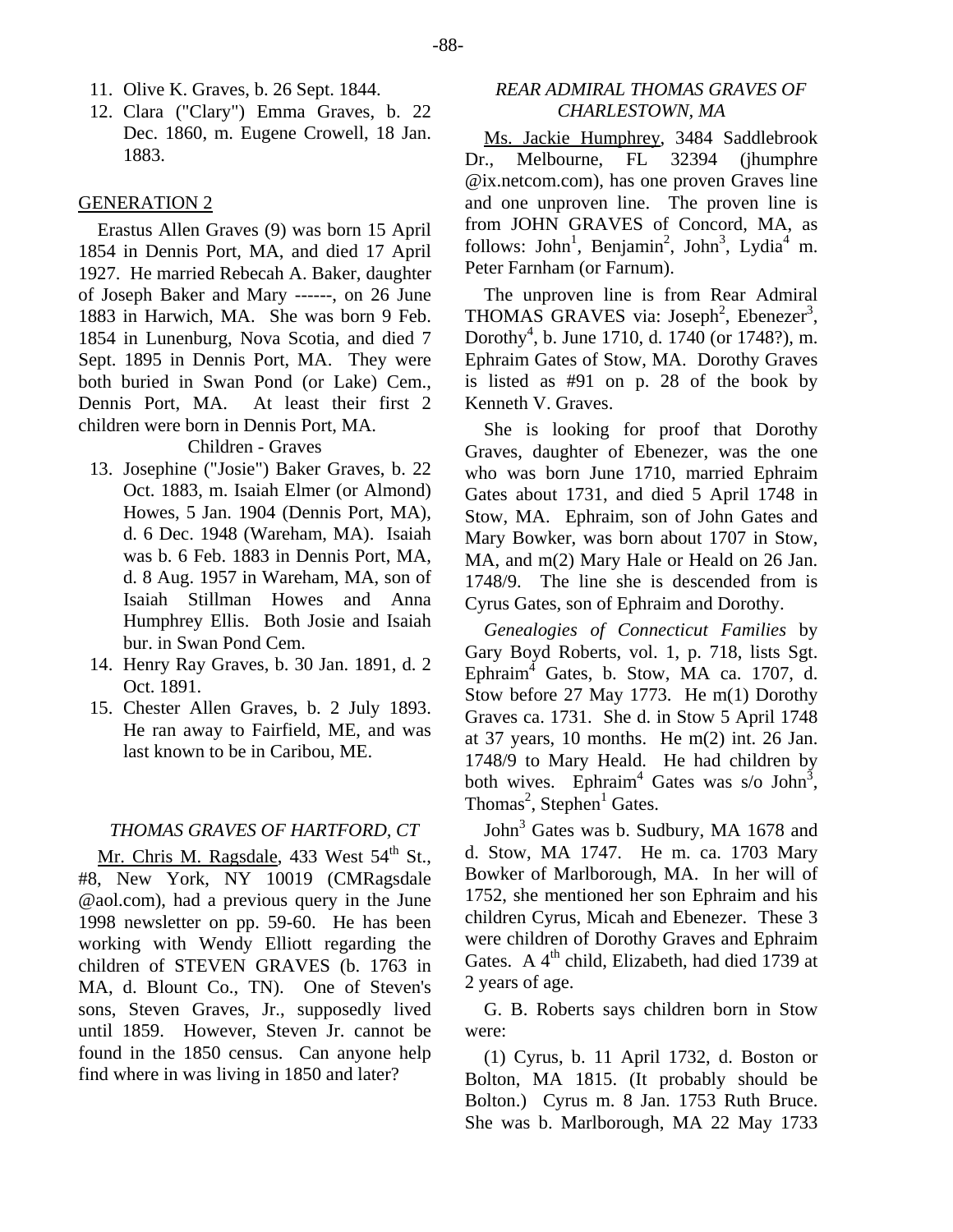and was said to have d. 1820. In 1790 they lived in Templeton, MA, and their children were recorded in Bolton. Cyrus served in the Crown Point Expedition in 1755 and in the American Revolution in 1775. He also lived in Lancaster, MA. Ruth Bruce was daughter of Daniel Bruce (b. 1701, Marlborough, MA, d.c. 1790, and was of Berlin, Worcester Co., MA) and wife Bathsheba Bowker.

(2) Micah, b. 1 May 1734, m. Phebe Whitcomb.

(3) Elizabeth, 1737-1739.

(4) Ebenezer, died unmarried before 10 July 1770, and was a soldier in the French and Indian War.

"I think it very significant that Dorothy had a son Ebenezer. That name does not occur in the Gates family… Ephraim Gates had 2 more children by Mary Heald."

# *DEACON GEORGE GRAVES OF HARTFORD, CT*

Ms. Helen Kinsey, 18 Slim Brown Rd., Milton, VT 05468-3592, is not a Graves descendant but she thinks that one of her ancestors may have married BARNABAS GRAVES of Sheldon, VT in a second marriage for both of them.

Barnabas is shown as #224 on page 51 of the Deacon George Graves book by Kenneth V. Graves. He is listed as born 8 April 1795, died 11 Jan. 1818, son of Samuel Graves and Anna Hern, married Mrs. Eleanor Whitney. Eleanor was a daughter of Isaac Cogswell and Molly Loomis.

"The Cogswell genealogy has Isaac and Molly (Loomis) Cogswell and their children. It says Eleanor married Barnabas Graves with no mention of the Whitney. It is the Whitney part of this that I am interested in."

"In the East Sheldon, VT cemetery there is a gravestone which says 'Sacred to memory of Lois Graves, d. May 11, 1812, age 39, erected by her son Barnabas Graves, Jr. This stone is in back of the stones for Barnabas Graves, d. Mar. 12, 1853, aged 58 y (giving a birthdate of about 1795) and Edna Deming, wife of Barnabas Graves, Jr., d. May 24, 1869, aged 71 y. But the thing that interests me is Lois's stone is between gravestones for Joel Whitney, b. Sept. 9, 1791, Clarendon, CT (should be VT), d. Nov. 19, 1862, and Joel W. Bliss, son of Bradley and Lois Bliss, d. Jan. 1863 ae 20 y. Lois (Whitney) Bliss was Joel Whitney's daughter."

"Joel Whitney, b. 1791, was son of Bartholomew Whitney and Lois ------. Bartholomew died in 1792 in Clarendon, VT. Joel is my ancestor, and I am searching for the maiden name of Lois (------) Whitney."

"Other possible children for Barnabas Graves, Sr. and Lois are Clark Graves, and Weeks Graves, b. March 28, 1819, d. Apr. 24, 1881. Another gravestone not too far away has Mary Ann, wife of Barnabas Graves, d. June 24, 1863, aged 84 y 4 m. Was she the third (or more) wife of Barnabas, Sr.?"

"The 1790 VT census has the following listings in Clarendon, Rutland Co.:

|                                        | Male 16 Male |                         |  |  |
|----------------------------------------|--------------|-------------------------|--|--|
|                                        |              | & over under 16 Females |  |  |
| Whitney, Bart                          |              |                         |  |  |
| Whitney, Silas (father of Bartholomew) |              |                         |  |  |
|                                        |              |                         |  |  |
| Graves, Barny                          |              |                         |  |  |

"In the 1800 VT census, Barnabas Graves is listed in Salisbury, Addison Co., with 2 males under 10 (perhaps Barnabas, Jr. and Joel Whitney), 1 male 26-44, 1 female under 10, a female 10-15 (dau. from first marriage?), and 1 female 26-44."

(ED. NOTE: Based on the information provided, it looks to me as if the Barnabas Graves, Jr. in the East Sheldon, VT cemetery is either not a son of Barnabas, #224 in the book, or the birth date and/or death date of Barnabas is wrong. If Barnabas, #224, died in 1818 at age 22, he probably did not have more than one wife. Since Lois Graves, mother of Barnabas, Jr. was born about 1773, she would probably not have married someone born in 1795. The two brothers of Barnabas, #224, about whom something is known seem to have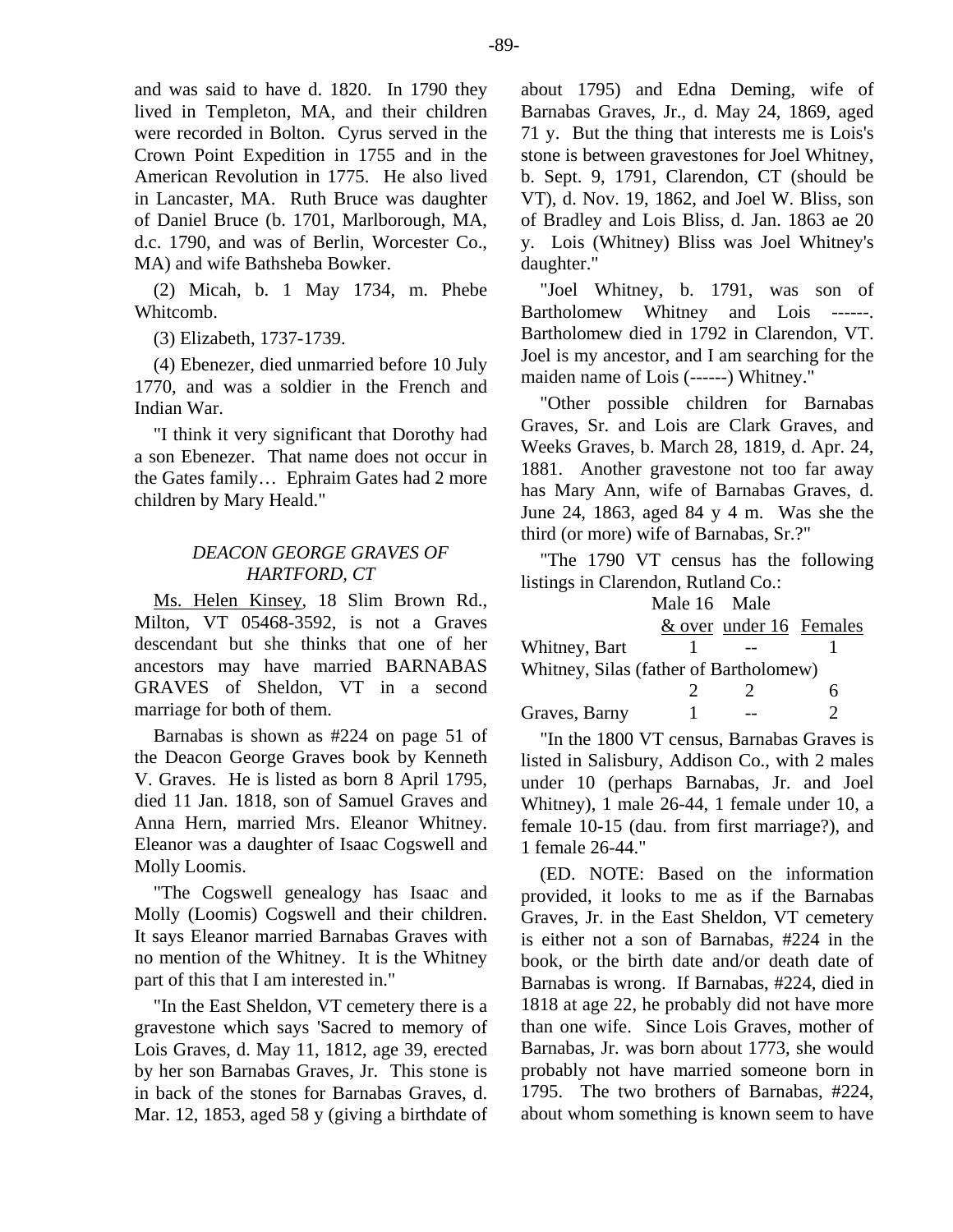stayed in CT and are not known to have moved to VT.

Can anyone help, and can anyone give more information on either of these Graves families, if they are indeed two separate families?)

# *SOUTHERN GRAVES FAMILIES*

Mr. Jim W. Kelly, 408 Perry Martin Rd., Woodburn, KY 42170 (j\_kelly @wku.campus.mci.net), is certain there is a Graves ancestor in his line somewhere. He would appreciate help.

His ancestor is PEYTON GRAVES PHILLIPS, born about 1825 in AL, and died about 1859 in Blount Co., AL. He married Mary L. ("Polly") Freeman (1828-1894) about 1845 in Blount Co., AL. He was a son of John Phillips who was born about 1802 in GA, died about 1867 in Blount Co., AL, and married Anna Lawrence on 11 Dec. 1822 in Morgan Co., AL.

Siblings of Peyton Graves Phillips are: Bartholomew, Thomas, James M., Sarah, Martha Alabama, Albert, William J., Nancy Elizabeth, John H./W., Leroy, and Zachariah Taylor Phillips. They were all born between 1825 and 1853.

Mr. Ken Bowen, 932 Red Oak St., Azle, TX 76020-2456 (ken.bowen@airmail.net), wrote "I am trying to find any info on a POLLY GRAVES. What I know is she married a Richard Anderson on 5 Dec. 1804 in Halifax County, VA. A Bacheler Graves signed the marriage records as surety. I believe she is the Mary Anderson who ended up in Wilson County, TN between 1810 and 1820. Any help would be greatly appreciated." He would also like to know when and where Polly died.

Polly Graves was a daughter of BACHELOR GRAVES. This is genealogy #90 at the GFA website. Polly is listed as #10 in the list of children below.

Bachelor Graves (1) was born about 1760 in Halifax Co., Va., died 31 March 1827, intestate, in Wilson Co., Tenn., and was buried on the family farm in Wilson Co. According to a 1958 letter from Dixon Merritt to William F. Graves, Bachelor was buried "on a hilltop on what is now the Joe N. and J. T. Arrington farm" in Wilson Co.

It is suspected that the name Bachelor was a nickname, and that his given name was Bartlett and his middle name may have been Bartholomew. One of his sons was also known as Bachelor (or Bacheldor or Batchler), but Dixon Merritt (see below) also identified him as Bartholomew and Bartlett, Jr.

Documentation for Bachelor (Sr.) places him in Halifax Co., Va. in 1801, 1804, and 1806. One of the Bartlett Graves in the 1820 census of Wilson Co., Tenn. is probably him. He was a farmer.

Bachelor married Rhoda Clay, and their marriage bond was dated 28 Oct. 1784 in Amelia Co., Va. She was born about 1864 in Va., and died 22 March 1829 in Wilson Co., Tenn. She was probably a daughter of Thomas Clay and Ann Powell. This link is established primarily on the basis that a Bachelder Graves was a bondsman for Dicey Clay who married Charles Dunaway in Jan. 1790 in Amelia Co., Va. Since Dicey was under legal age, Ann Clay signed her consent to the marriage.

If one accepts these relationships, then Rhoda's lineage can be traced back 6 generations to the immigrant Clay (John, born about 1592 in England, came to Va. prior to 1616, probably aboard the ship Treasurer). However, some of the documentation proving the posited lineage may not be of the highest quality.

Mr. Dixon Merritt, deceased, a respected Tenn. newspaperman, historian and genealogist of Wilson Co., Tenn., wrote in 1958 as follows: "Bartlett Graves I was born in Halifax Co., Va., but we don't know just where. On Oct. 22, 1784, he married Rhoda Clay of Amelia Co., Va. About 1805 they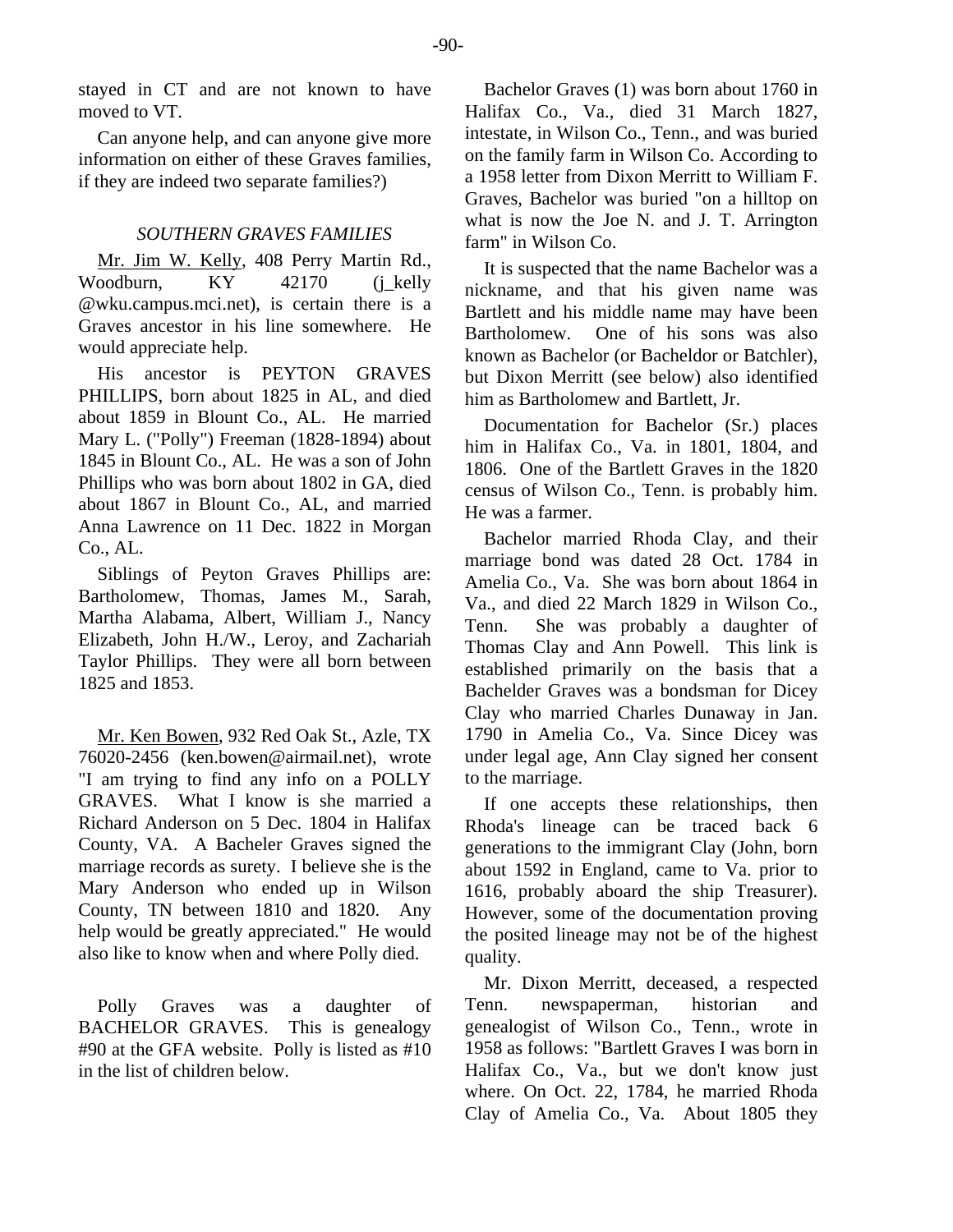moved to Wilson Co., Tenn., and settled on Spring Creek in what we now call the Greenwood community. There they lived, reared their family, and died. They are buried on top of a hill on what is now the Joe N. and J. T. Arrington farm." Bartlett (or Bachelor) was apparently a good friend of Dixon Merritt's great-grandfather, James Merritt.

James Merritt did not go to Wilson Co., Tenn. He died in 1797 in Moore Co., N.C. His widow, Nancy Merritt, their children and their families went to Wilson Co. in 1805. The Clemmons family also went to Wilson Co. in 1805. Since Nancy Merritt and Martha Clemmons were sisters, Mrs. Thelma Landrum believes they all moved together.

There is not good documentation for any of the children of Bachelor and Rhoda. Bartlett Jr. has been assumed because of Dixon Merritt's statements, name similarity, and proximity. Mary is considered a child mainly because of the bondsman relationship to Bachelor. As regards Asa and Joel, they were present at the estate sale of both Bachelor and Rhoda, and bought items, as did Bachelor (Bacheldor) and a Lorenzo D. Graves. If we assume Asa and Joel to be the children of Bachelor and Rhoda on the rather thin evidence of the estate sales, then perhaps Lorenzo D. should also be considered a son. He married Jane Alexander on 9 March 1829 in Wilson Co., Tenn.

In the 1870 census of Collin Co., Texas, there is a Joseph Graves, farm laborer, listed in the Lorenzo James Graves household. His age is given as 66 and place of birth as Va. There is no other known record of this Joseph Graves in Texas. As further evidence that he may be a son of Bartlett and Rhoda, in the Tennessee Civil War Veterans Questionnaires, p. 1870, Benjamin Dugger Rogers (grandson of Sally Smith (Graves) Rogers) states that "My great uncles Joseph and Bartlett Graves also served with General Jackson in all his campaigns." There is documentation that Bartlett served in the War of 1812, but not under General Jackson. However, similar documentation for Joseph's service has not been found.

Children - Graves

- 2. Thomas Graves, m. Susan ("Susie") Anderson, 1 Oct. 1809 (Amelia Co., Va.).
- +3. Bartlett Graves, Jr., b. 1790, m. Nancy Ann Ferrington, 2 June 1816, d. 19 June 1871.
- +4. Sallie Graves, b. 12 March 1793, m. Henry Harper Rogers, 30 Oct. 1811, d. 26 May 1871.
- 5. Asa Graves, b. 1796 (Va.), m. Sally Jones, 23 Sept. 1824 (Wilson Co., Tenn.).
- +6. Nancy Graves, b.c. 1798, m. Henry Mitchell, 22 Dec. 1819.
- +7. Jane Graves, b.c. 1801, m. Richard Jones, 2 Oct. 1823.
- +8. Joel Graves, b. 1803, m. Elizabeth ------, c. 1825, d.c. 1870.
	- 9. Rhoda Graves, m. Robert Irvin.
	- 10. Mary ("Polly") Graves, m. Richard Anderson, 5 Dec. 1804 (Halifax Co., Va.).
	- 11. Joseph Graves, b.c. 1804 (VA).
	- 12. Lorenzo D. Graves, m. Jane Alexander, 9 March 1829 (Wilson Co., TN), d.c. 1835 (Wilson Co., TN; estate sale 1835, Wilson Co., TN).

Following is some of the information that Ken Bowen has gathered on Richard and Mary.

"Although I have no absolute proof that Richard is the father of Meedes P., several things make me believe that he is and also that he is the Richard that married Polly Graves on December 5, 1804 in Halifax County, VA.

Bachelor Graves signed as surety for Richard and Polly Graves to get married and he moved to Wilson County in 1805.

The 1820, Wilson County, TN census has a Richard Anderson listed as being between the age of 26 - 45 years and a son under ten and another son between ten and sixteen. Meedes was born on July 12, 1810 in Virginia. So he could very well be the male listed as under ten in that census. This same census showed two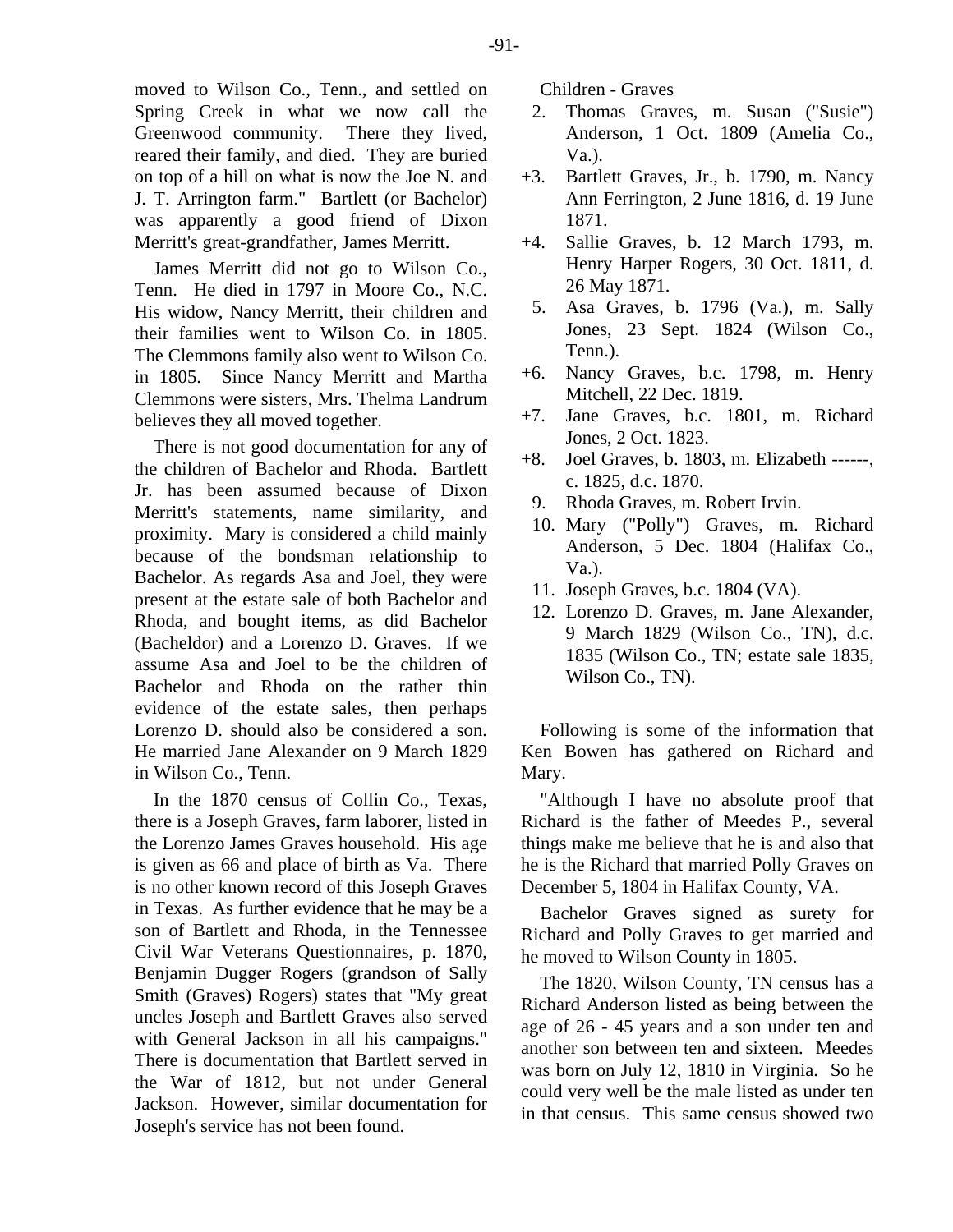females under the age of ten, one between ten and sixteen and on between twenty-six and forty-five. This is the only census that Richard is listed in.

I believe that the Mary Anderson listed in the 1830 Wilson County census was his wife. This census shows her as between fifty and sixty and one male between fifteen and twenty and one female between twenty and thirty living in the household.

Although Richard is not listed in the 1830 census, I know that he still owned land in Wilson County at that time. He sold three parcels of land in 1831. On May 24 he sold 131 acres and 140 acres. On July 18 he sold 85 acres.

There are several things that make me believe that this Richard is the Halifax County Richard. The strongest thing is court records from Wilson County. These records are very confusing but can be pieced together. First you must consider these marriage records:

Richard Kirby married Esther Anderson, 3-6- 1798, Halifax Co

Richard Kirby married Alice Anderson, 4-21- 1791, Halifax Co

Jane Foster married Richard Anderson, 3-4- 1761, Amelia Co., VA,

Thomas Foster, bondsman Jeremiah Kirby married Esther Anderson, 3-6-1798, Halifax Co. VA

John Ferguson married Sarah Anderson, 1-8- 1789, Halifax Co., VA

Gregory Jarratt married S. Anderson, 11-5- 1817, Halifax Co., VA

Joseph Kirby married Orpha Anderson, 12-19- 1786, Halifax Co.

Second is the records from Wilson County Quarterly Court, July 2, 1830, page 190:

Petition of Richard Kirby and his wife, Allis, formerly Allis Anderson; Jerry Kirby and his wife, Esther; Jerry Miller and his wife, Orpha; Joseph Ferguson and his wife, Sally; Richard Anderson; William Anderson, children and heirs of MEAD ANDERSON, decd; and George Jarrott and his wife, Sally; Joseph Phillips and his wife, Frances; Joel and

Moses Anderson; Harman Miller and his wife, Judith; Leonard Fitzgerald and his wife, Sally; John Borrum and his wife, Polly; and Richard Kirby, children and heirs of Orpha and Joseph Kirby, formerly Orpha Anderson, decd' and John Furgurson and his wife, Sarah; John Hamlen and his wife, Orpha; Anna, Orpha, Mary and John Anderson, children and Edy Anderson, said Edy being a child of Polly Kirby, formerly Polly Anderson, who sue by their guardian, MEADES KIRBY; and Jeryr, Richard and Kiah Kirby, children of Henry B. Kirby and his wife, Polly, decd; formerly Polly Anderson; heirs and legal representatives of Orpha Anderson, Polly Kirby and MEADS ANDERSON, who were the children of Richard Anderson, decd; versus Richard Anderson, administrator of Jane Anderson, decd.

It appears that Jane Anderson was the widow of Richard Anderson, decd, who died in the state of VA about the year 1797, and that after the death of her said husband, she received the 1/3 part of his estate and her dower; that the property she then received should at her death be returned to the estate of her husband Richard Anderson, to be divided among his heirs equally; the receipt of her share was dated 9-28-1797; it appears that after Jane Anderson received her share of the estate she moved to the state of TN bringing said property along with her; that after a residence of several years in this state, she departed this life in the year 1821, and that Richard Anderson, her son, administered her estate at the June Term, 1821.

Her property amounted to \$1428. The petitioners to recover their distributive share of \$405.30.

This is the abstract made of the original court records.

Meedes is buried in the small Bass Family Cemetery located in Wilson County. Also buried there is a Mary A. M. Reavis, "Daughter of Richard and Mary Anderson." There are also some "Graves" buried there.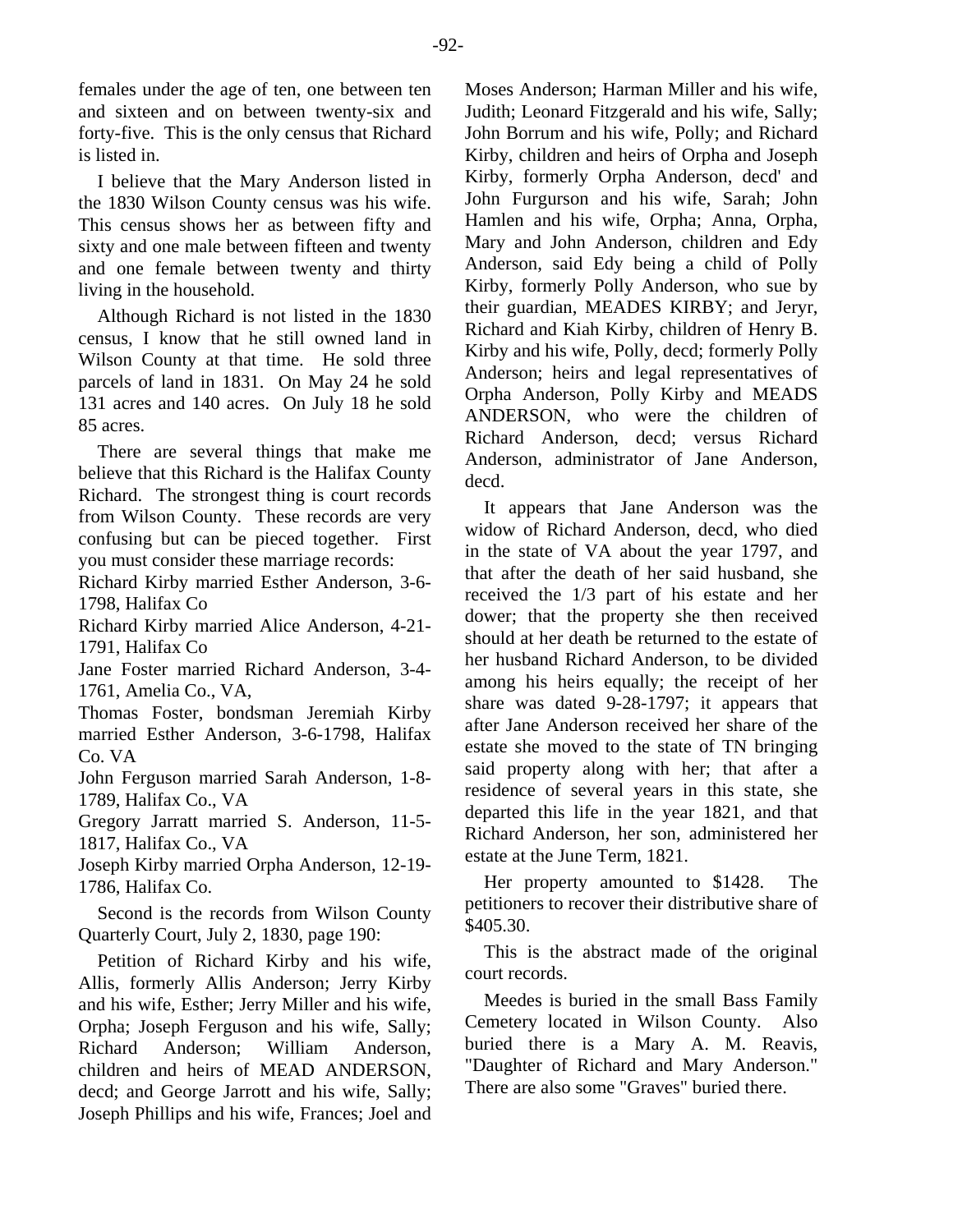As I said, this is all circumstantial, but I feel very strongly that Richard Anderson and Mary (Polly) Graves are the parents of Meedes P. Anderson. Also they named Meedes after Richard's half brother."

Mrs. Margaret Owen Blackstock, 3364 Chatham Rd., NW 30305, wrote: "My ggggrandmother was Frances Watlington, born in Dinwiddie Co., VA in 1791. After her father's death in 1806, she and her siblings went to Knox Co., TN. There she gave birth to Edward Thornton Watlington in 1810. We have no records of her marriage and, therefore, no idea whether she never married, married a Watlington, divorced, or the whole list of the many things which could have been the case. But, in the Knox County court records, there is a bastardy case naming STEPHEN GRAVES brought by a Fanny Watlington. Perhaps there is no relation, but perhaps there is, so I am seeking to learn more about the mysterious Mr. Graves.

I have located records for a Stephen Graves in North Carolina, Tennessee, and Virginia. The first had a wife named Winnie. The second had a wife named Harriet King, and the third had a father named Henry.

While I do not know that Frances and her brother George Washington Watlington and sister Sally went to North Carolina prior to going to Tennessee, a number of other Watlingtons did who may or may not have been relatives. (Caswell County was their home there.)"

She later wrote that she believes the Stephen Graves who married Winnie is the most likely connection.

[ED. NOTE: Stephen Graves who married Harriet King could not be the one, since he was not born until 1810.

The father of Stephen, b. 1810, was Stephen Graves who married Winnie ------. This Stephen was listed as #1164 in the Thomas Graves of Hartford, CT book. Although the book said it was not clear whether Stephen, b. 1810, was a son of this Stephen or one of his brothers, Jessie Graves of Pigeon Forge, TN, author of *Branching Out from Stephen Graves, 1759-1828*, later confirmed that Stephen was indeed a son of Stephen Graves and Winnie.]

Ms. Anita M. Hoyer, 1669 Haft Dr., Reynoldsburg, OH 43068-3060 (buckeyegal @email.msn.com), has thought that she was descended from John Graves and Sarah Noble of MD  $&$  KY (gen. 96) as follows: (1) John Graves m. Sarah Noble, (2) William B. Graves m. Nancy Buckler, (3) Joseph Graves m. Matilda Simpson, (4) James Paul Graves m. Minerva Ballard, (5) James Edward Graves m. Genevieve Stebbins, (6) Constance Graves m. William C. Hoyer, (7) Anita M. Hoyer.

However, she recently wrote: "During my research trip to KY in July I discovered that my gg-grandfather, Joseph Graves (m. Matilda Simpson, 1829) was not a descendant of John Graves and Sarah Noble through their son William. Joseph was born about 1785, one year before William… He died in 1857." Joseph Graves settled in Washington Co., KY, married Matilda (or Clotilda) Simpson in 1829, and may have married Nancy Barlow in 1818. He attended St. Anns and later St. Rose in Springfield (county seat of present-day Washington Co.), KY, and lived in Bearwallow, KY. He was buried at St. Rose. Any help would be greatly appreciated.

(ED. NOTE: I agree that William and Joseph were close to the same age, and obviously not father and son. They could have been cousins, since they lived in the same area, but I have not been able to find a connection. Information for William Graves and his family is below.

William Graves (3) died in 1833. He married Anne ("Nancy") Buckler on 11 Oct. 1808 (bond 6 Oct. 1808). Nancy was a daughter of William Robert (called Robert) Buckler or Richard Buckler, who settled before 1800 in that part of Washington Co., KY, from which Marion Co. was formed in 1834. William and Nancy lived on or near the farm that Ben Thompson owned in 1897. All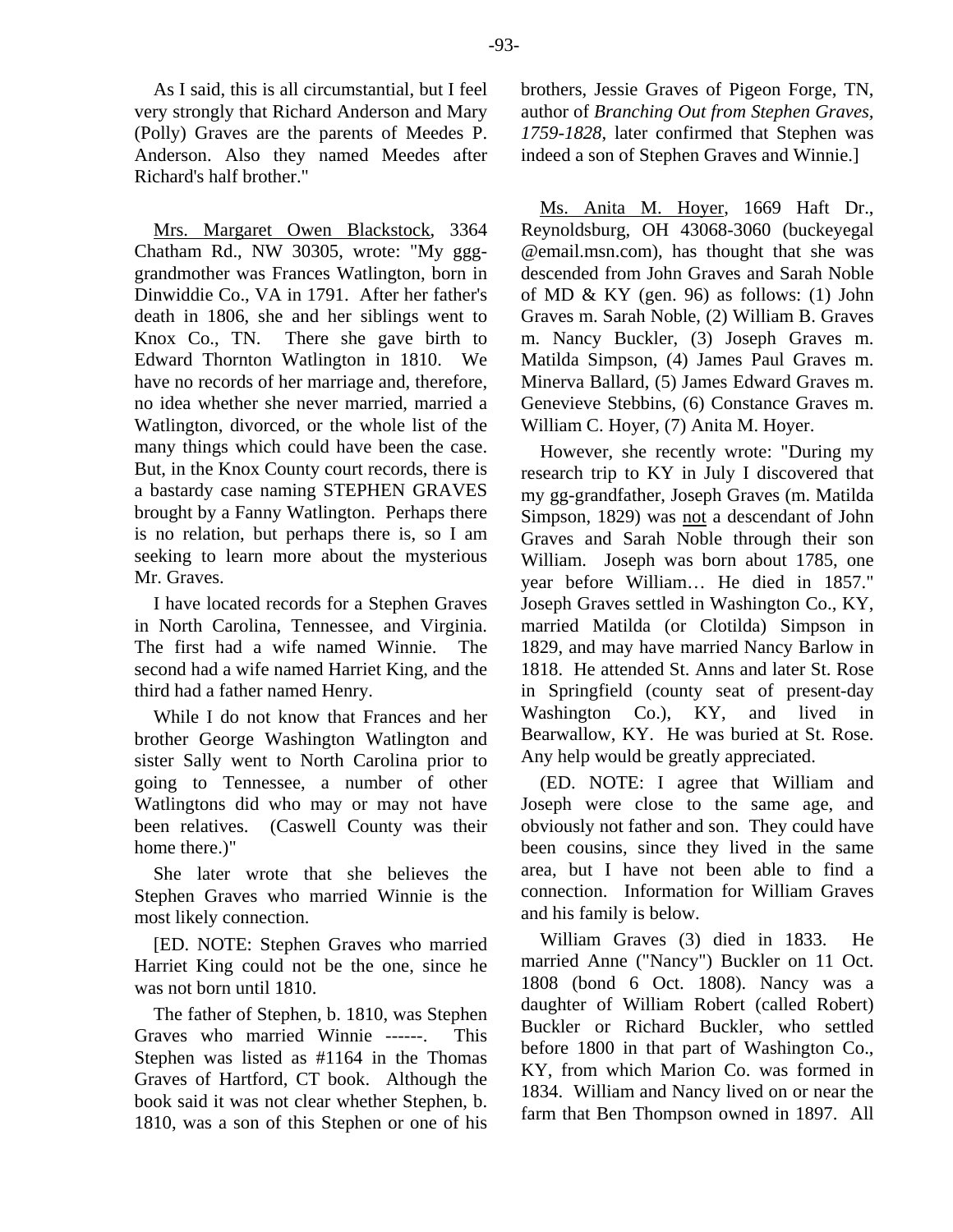their children were christened at St. Charles Church, St. Mary, Washington Co. (now Marion Co.), KY.

Children - Graves

- +19. George Noble Graves, b. 26 July 1813, m(1) Maria Mattingly, 7 Jan. 1834, m(2) Nancy Walker, c. 1847, d. 20 April 1889.
	- 20. Thomas Graves
- 21. William B. (Buckler?) Graves, b.c. 1829, christened 15 (or 25) Jan. 1829.
- +22. Ann T. Graves, b.c. 1831, m. William W. Wathen, 23 Sept. 1851, d. 1902.
- 23. James Elbert Graves (called Elbert), b. 24 Dec. 1832, christened 30 April 1833, d. 18 July 1909 (Salinas, CA). Bur. Odd Fellows Cem., Salinas, CA. In 1850 census he was probably the James E. Graves living with (and possibly working for) his uncle by marriage, Henry Bickett.)

#### *CAPT. THOMAS GRAVES OF VA*

Mrs. Carol R. Mitchell, 134 Schnauzer Lane, Beaver Falls, PA 15010 (carolmit@usaor.net), is descended from Capt. THOMAS GRAVES of VA via John<sup>2</sup>, Thomas<sup>3</sup>, John<sup>4</sup>, Thomas<sup>5</sup> m. Ann Davenport, William<sup>6</sup> m. Mary ------. She would like to find the surname of Mary, the wife of William<sup>6</sup>. She would also like to correspond with anyone who is a descendant of William and Mary. She is descended through their daughter Susannah<sup>7</sup> Graves who married Joseph Martin, and then through their son Alexander Martin.

The family of William<sup>6</sup> Graves is in the next paragraph. More information about William would be of interest.

William Graves (284) was born about 1724 (?), and died between May 1790 and Aug. 1790 in Henry Co., VA. He married Mary ------.

#### Children - Graves

 742. William Graves, Jr.; probably went to Fayette Co., KY. It has been believed by some that this was the William (#221) from whom Gov. Bibb Graves was descended.

- +743. Thomas Graves, b. by 1769, m. Elizabeth Lanier, 16 Dec. 1800, d. 1844.
	- 744. Elizabeth ("Betty" or "Betsy") Graves, b. after 1763, m. Robert Anderson, 4 Sept. 1794 (Henry Co., VA), d. after 1801.
	- 745. Nancy Graves, b.c 1762, m. James Pasbury, 10 May 1784 (Henry Co., VA,), d. after 1801.
- +746. Susannah Graves, b.c. 1763, m. Joseph Martin, Jr., 24 Feb. 1784, d. 9 March 1837.
	- 747. John Graves, b. after 1764, d. after 1801. Resident of Fayette Co., KY in 1799.
- +748. Mary Graves, b.c. 1759, m. Green Bouldin, 1787.
- +749. Sarah Graves, b. 1775, m. Thomas East, 12 Aug. 1790, d. 4 Jan. 1866.

Mrs. Sandra M. ("Kay") Appleby, P.O. Box 170, Sam Rayburn, TX 75951-0170  $(kappleby@jas.net)$ , is descended from MARY ("MOLLY") GRAVES, daughter of Rice Graves and Jane Young. She would like to learn as much as she can about her part of the family.

(ED. NOTE: Her line of descent from Capt. THOMAS GRAVES is: Thomas<sup>1</sup>, John<sup>2</sup>, Thomas<sup>3</sup>, John<sup>4</sup>, Thomas<sup>5</sup> m. Ann Davenport, Rice<sup>6</sup>, Mary<sup>7</sup>. The family of Mary Graves is in the next paragraph. All additional information on descendants would be appreciated.

Mary ("Molly") Graves (768) married William Arnett on 27 Dec. 1781 in Louisa Co., VA.

## Children - Arnett

- 2085. James Arnett, b. 1782 (Louisa Co., VA), m. Mary Emily Robinson, 1803, d. 1832 (?) (TN).
- 2086. Thomas Arnett
- 2087. William Arnett
- 2088. Susan Arnett, m. John Long)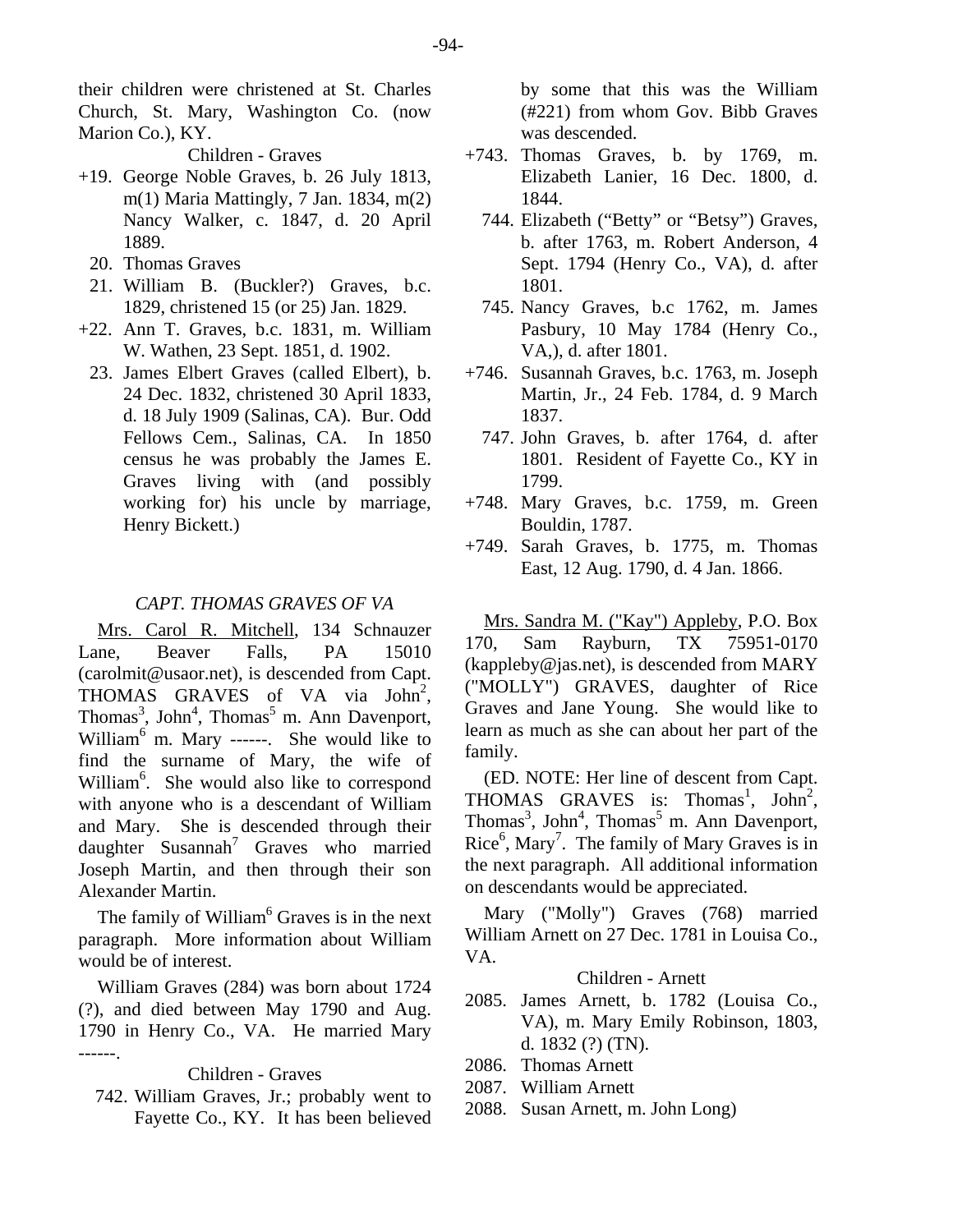Ms. Nancy Tacker, 1322 Muse St., Yazoo City, MS 39194 (cajun@tecinfo.com), has been looking for a William Henry Chandler, b.c. 1825-27 in TN, who married MATILDA GRAVES 29 Dec. 1855. She was born about 1830 in Wilson Co., TN. Sometime after they married, they moved to IL and had 4 girls. Matilda had first married a James H. Chandler in 1853. Were James and William related, possibly brothers? Does anyone know more about this Chandler family?

(ED. NOTE: Matilda Graves was descended from Capt. THOMAS GRAVES of VA, via Thomas<sup>2</sup>, William<sup>3</sup>, Edmund<sup>4</sup>, John<sup>5</sup>, Reuben<sup>6</sup>, Rice<sup>7</sup>, Matilda<sup>8</sup>. The family of this Rice Graves with daughter Matilda is in the next paragraph. This is not the same as the Rice Graves in the preceding query.

Rice Graves (828) was born about 1790-92 in VA. He married Candice ------. She was born in NC. It is not known when Rice married Candice, but he is listed as head of household in the 1820 Jackson Co., TN census. He is in the Wilson Co., TN censuses for 1830, 1840, 1850 and 1860.

Rice and his family moved to Hot Spring Co., Territory of Arkansas, about 1833-35.

The will of Rice Graves was written 26 Feb. 1873, and recorded 24 April 1876 in the Wilson Co., TN court. As Candice was not mentioned, it is assumed she died before then. He did not mention son Thomas, who was in the 1850 Wilson Co., TN census as age 18. He was the right age to be in the Civil War, and it is assumed he had died, perhaps in the war, before the will was written. The reason his daughter Lucy was mentioned is because she left 2 children who were to receive her share of the estate. The sale of his inventory was recorded 22 Aug. 1876. The children listed below, probably in birth order, are from Rice's will.

# Children - Graves

+2186. William Harrison Graves, b. 18 Jan. 1819, m. Amelia Cunningham, 24 May 1845, d. 17 July 1874.

- 2187. Edna A. Graves, b.c. 1825; no marriage record found; in father's household at age 36.
- 2188. Lucy E. Graves, m. Thomas Dean, 25 Aug. 1854, d. before April 1876.
- 2189. Matilda Graves, m(1) James H. Chandler, 28 April 1853, m(2) William H. Chandler, 29 Dec. 1855.
- 2190. Thomas Graves, b.c. 1832, d. before 26 Feb. 1873.
- 2191. Reubin Alexander Graves, b.c. 1838, never married. Was executor of his father's will.
- 2192. Martha E. Graves, m. Robert Page, 5 Sept. 1865.
- 2193. Sarah E. Graves, b.c. 1848, m. William B. Taylor, 14 Sept. 1871.)

Mrs. Susan Cooper, 7362 Periwinkle Dr., Sarasota, FL 34231 (Flasue@aol.com), is descended from Capt. THOMAS GRAVES of VA via John<sup>2</sup>, Thomas<sup>3</sup>, John<sup>4</sup>, Thomas<sup>5</sup>, Solomon<sup>6</sup> b. 1723, Richard<sup>7</sup> b. 1753, Robert<sup>8</sup>, John Oliver<sup>9</sup> b. 1825, Luta<sup>10</sup> b. 1872,  $(11)$ Alice Graves Hurst, b. 1906, (12) Winifred Graves Doggett, (13) Susan Ann Kell Cooper. She is especially interested in learning more about the Solomon Graves (gen. 6) through Luta Graves (gen. 10) connections.

ED. NOTE: The following is what I have for Solomon Graves and his children. Information on the descendants of all the children is needed.

Solomon Graves (283) was born in 1723 or before in Spotsylvania Co., Va., and died about 1785 in Sussex Co. (previously Surry Co.), Va. His will was dated 17 March 1784 and proved 17 Feb. 1785. He married Sarah Winfield or Wingfield, daughter of Sarah and William Winfield, about 1746. She died about 1802, also in Sussex Co., Va. Her will was dated 26 June 1801 and proved 4 Feb. 1802 in Sussex Co. Solomon was a farmer. He bought land in Surry (later Sussex) Co., where he lived until he died. Their first four children were born in Surry Co., and the others in Sussex Co., Va.